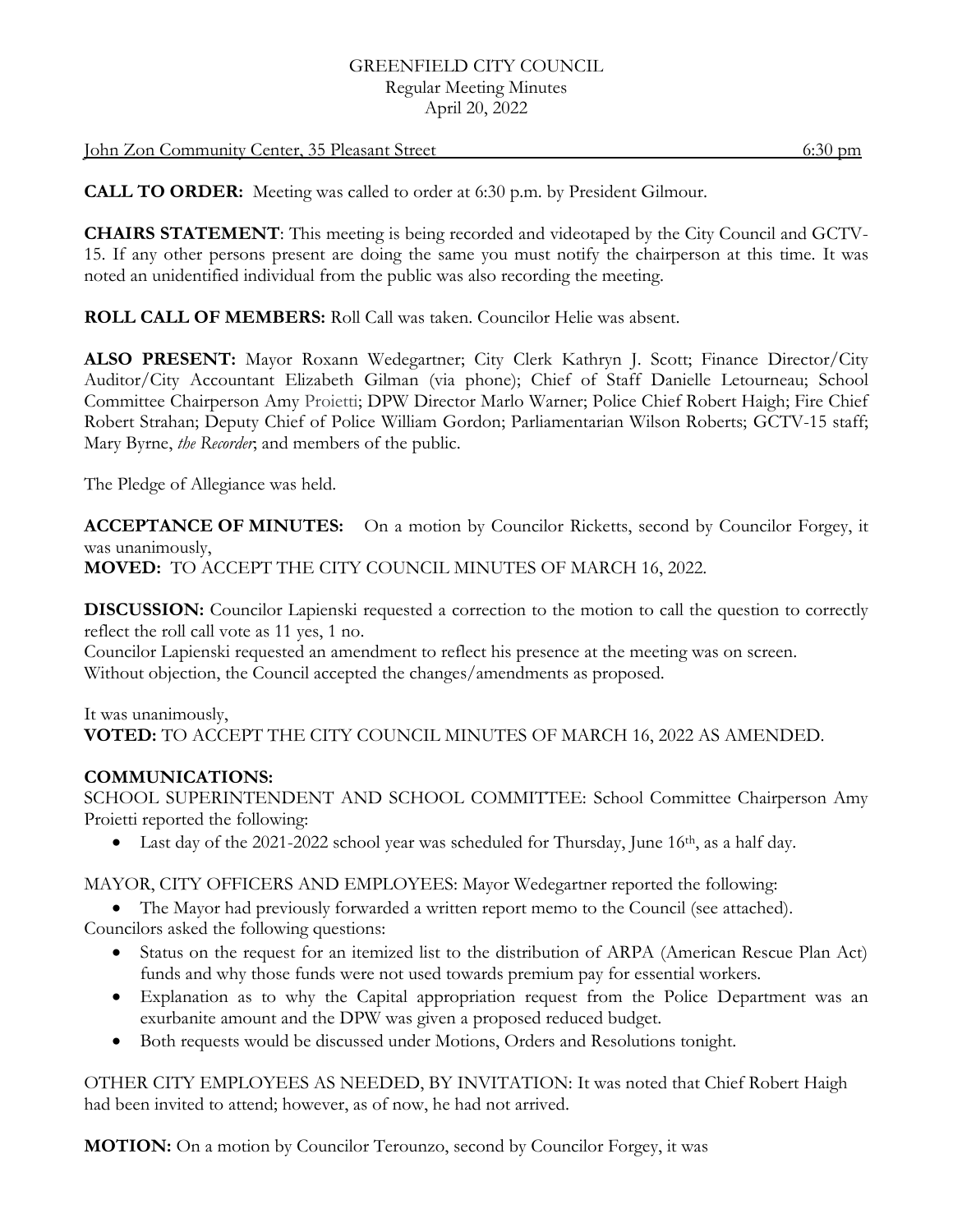**MOVED:** TO SUSPEND THE RULES OF PROCEDURE AND MOVE PUBLIC COMMENT NEXT ON THE AGENDA AND SAVE COMMUNICATIONS FOR CHIEF HAIGH AFTER PUBLIC COMMENT.

**DISCUSSION:** Point of order was made as to the necessity of suspending the rules of procedure.

It was by majority, 1 no,

**VOTED:** TO SUSPEND THE RULES OF PROCEDURE TO PROCEED TO PUBLIC COMMENT AND RESERVE COMMUNICATIONS WITH CHIEF HAIGH ONCE HE APPEARED AT THE MEETING.

## **PUBLIC COMMENT:** The following members of the public spoke:

- David Schirm, Barton Road, spoke to his opposition on a proposed marijuana cultivation facility on Country Club Road.
- Pamela Goodwin, High Street, thanked the Health Department with the issues at the Weldon Building and spoke to the ongoing cleanup of the Lunt Property and efforts to provide public housing in Greenfield.
- Alan Collins, Country Club Road, spoke to his opposition on a proposed marijuana cultivation facility on Country Club Road.
- Ruth Gemperlein, Country Club Road, spoke to her opposition on a proposed marijuana cultivation facility on Country Club Road.
- Jon Magee, Green Street, urged Councilors to reject or reduce the proposed Capital appropriation request made by the Police Department.
- Caroline Bruno, Peabody Lane, urged Councilors to reject or reduce the proposed Capital appropriation request made by the Police Department.
- Nancy McIver, Plantation Circle, spoke to other areas in Massachusetts where marijuana grow facilities were established far from residential homes and how Country Club Road would not be an acceptable location for a proposed marijuana cultivation facility.
- Otis Wheeler, Deerfield Street, spoke to his appointment by the Mayor to the Greenfield Redevelopment Authority.
- Ella Condon, Beech Street, urged Councilors to reduce the proposed Capital appropriation request made by the Police Department.
- Molly Merrett, Solar Way, urged Councilors to reject or reduce the proposed Capital appropriation request made by the Police Department.
- Sandy Kosterman, North Greenfield, urged Councilors to continue discussion on proposed amendments to Greenfield City Charter Section 7-7: Citizen's Initiatives and spoke in opposition on a proposed marijuana cultivation facility on Country Club Road.
- Ellen Thompson, Greenfield, spoke to the inappropriate use by the City of taxpayer money and unnecessary expenditures towards wasteful projects.
- Ashli Stempel-Rae, Conway Street, spoke to her potential appointment by the Mayor to the Greenfield Redevelopment Authority. She also spoke to the increase of speeding in Greenfield and DPW's efforts to place radar signs in certain areas to deter speeding.

OTHER CITY EMPLOYEES AS NEEDED, BY INVITATION: Deputy Police Chief Gordon reported the following:

- Provided rationale for the proposed appropriation requests from the Police Department.
- Explained the difference between the "Sally Port" requested by the Police Department and a car wash used by the public.
- Update locker rooms to make them more gender neutral.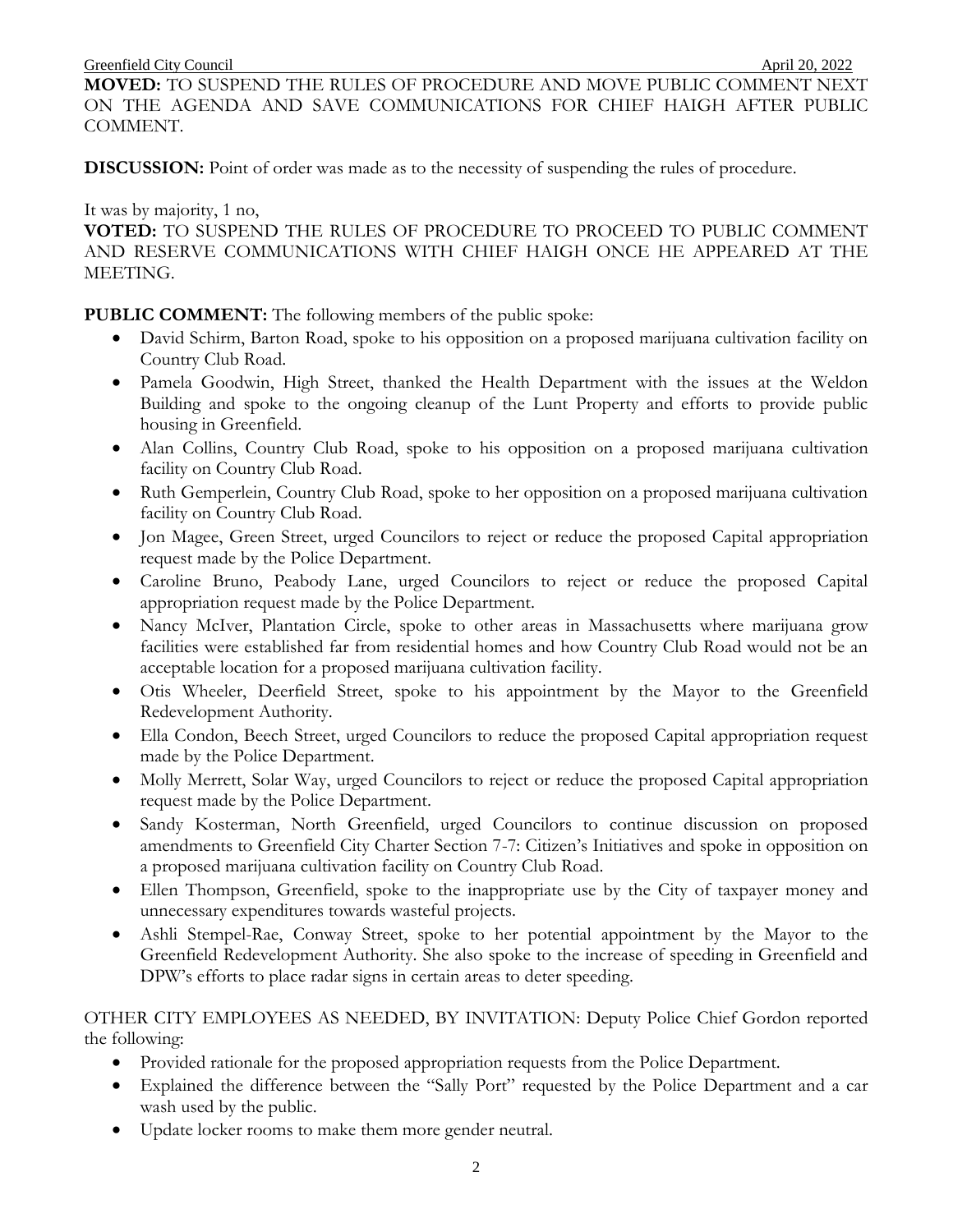- Expand room for dispatchers to provide more comfort and accessibility to needed amenities.
- Update room for the safety of both officers and prisoners.
- The parking lot had not been repaved for at least 20 years and a steep ledge that could damage police cruisers and cause injury.

Councilors asked the following questions:

- Inquiry for reason the police would have to seize a vehicle and to house it at the police station and not the tow lot.
- Inquiry for reason to provide comfort in locker rooms for female officers when they deal with more uncomfortable situations associated with their jobs.
- Inquiry for reason the police department needed over half a million dollars to improve locker rooms.

Police Chief Haigh appeared at 7:40 pm and continued answering questions with Deputy Chief Gordon.

- Inquiry for reason the police had not considered the purchase of smaller vehicles in order to accommodate the small car port.
- Police vehicle detailing and cleaning an in house service or continue to contract outside services.
- Inquiry for reason the police department would need a Sally Port containing 3 separate sections.
- Justification for the allocation of funds needed for a structure that was on average less utilized than classrooms in schools.
- Probability the police department could continue to have safe and proper accommodations if the Sally Port contained 2 sections instead of 3.
- Possibility for the Police Department to use a modular Sally Port as opposed to a permanent structure.
- Sally Port used for other vehicles besides police cruisers.
- All of the bays in the proposed design of the Sally Port insulated.
- Concern as to the amount of funds allocated towards a building the police department may no longer utilize within the next ten years.

President Gilmour called for a 5 minute recess at 8:17 p.m. President Gilmour resumed meeting at 8:22 p.m.

# **PUBLIC HEARINGS:** Councilor Forgey read the following second reading:

```
City Council – Second Reading- April 20, 2022
```
- FY2023 Capital Budget
	- Approve a 4 to 6 year lease/purchase agreement for two (2) Standard Utility Vehicles (SUV) Not to Exceed \$99,000.
	- Appropriate \$25,000 from 8402 Capital Stabilization for an ADA Architectural Study of City Hall.
	- $\triangleright$  Appropriate \$40,000 from 8402 Capital Stabilization for a Health Department Vehicle.
	- Appropriate \$1,848,900 for Upgrades to the Police Station.
	- Appropriate \$275,000 for Main Street Reconstruction (B2 Engineering).
	- $\triangleright$  Appropriate \$200,000 for the Highway Fund.
	- Appropriate \$25,000 from 8402 Capital Stabilization for the Engineering Mill Street Bridge Repairs.
	- $\triangleright$  Appropriate \$136,000 for Sidewalks.
	- Appropriate \$60,000 for the Mill and Overlay Paving Phase I of Legion Avenue Parking Lot.
	- Appropriate \$285,000 to Purchase a Curbside Trash Collection Truck.
	- Appropriate \$95,000 to Design a Replacement for Shelburne Road Culvert.
	- $\triangleright$  Appropriate \$50,000 from 8402 Capital Stabilization (1/3 Share) to Purchase a Roadside Mower.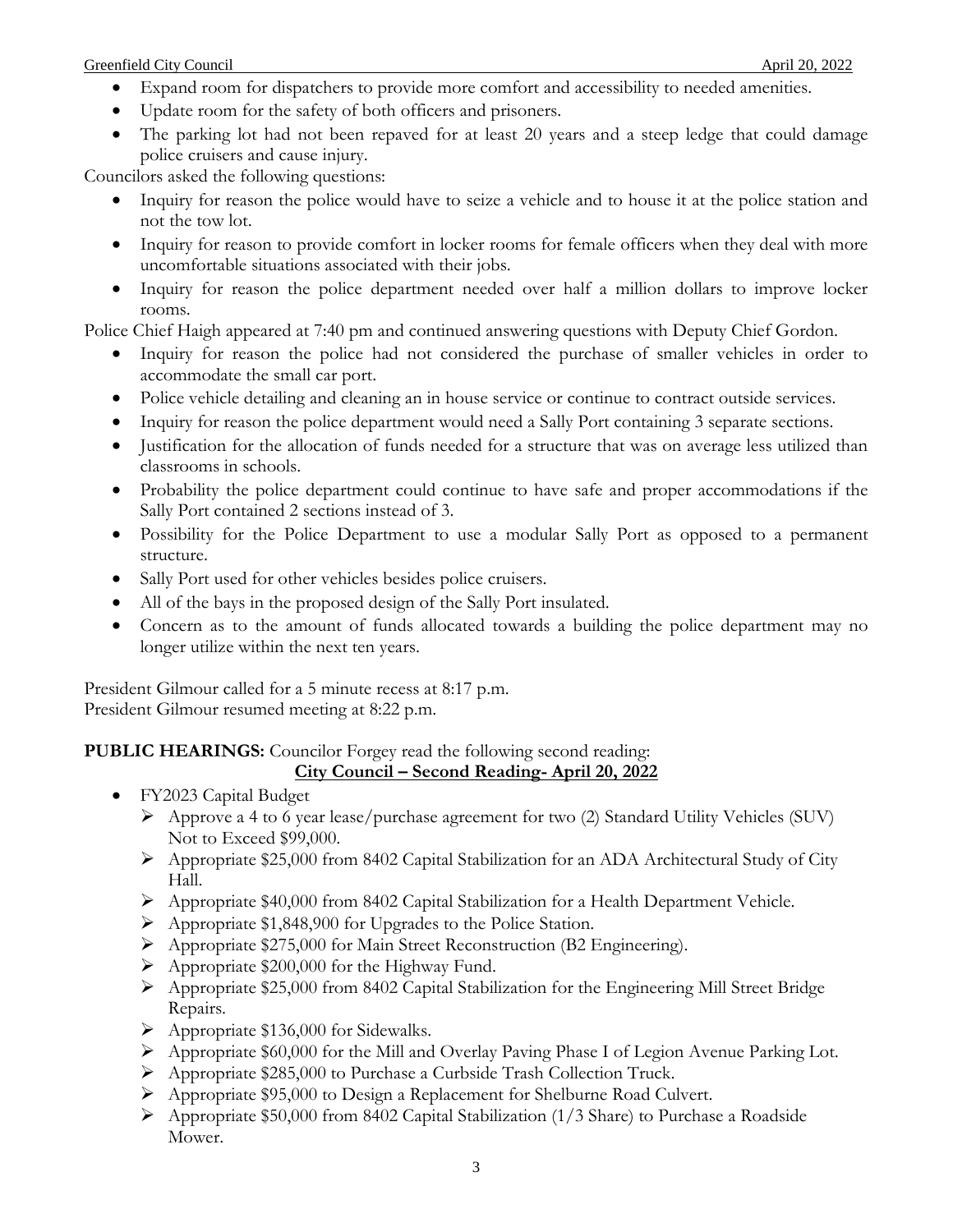- Appropriate \$42,000 from 8402 Capital Stabilization to Update Fire Suppression System at Transfer Station.
- Appropriate \$80,000 from 8402 Capital Stabilization for Repairs to the Sanderson Street Building.
- Appropriate \$60,000 from 8402 Capital Stabilization to Purchase Used Bucket Truck.
- Appropriate \$40,000 from 8402 Capital Stabilization for an Inspection Department Vehicle.
- Appropriate \$100,000 from 8402 Capital Stabilization to Purchase Teacher and Student Desktops.
- Appropriate \$75,000 from 8402 Capital Stabilization for Paving at the Federal Street School.
- Appropriate \$100,000 for Equipment and Related Costs for GCET's Municipal Light Plan Telecommunications System Expansion.
- Appropriate \$55,000 from FY21 Sewer Retained Earnings (1/3 Share) to Purchase a Roadside Mower.
- Appropriate \$150,000 for Sewer Upgrades, Repairs and Replacement for West Street Rehab Phase 2.
- Appropriate \$90,000 from FY21 Sewer Retained Earnings to Replace Ford F-350 Truck #15
- $\triangleright$  Appropriate \$500,000 for Sewer Inflow and Infiltration Repairs and Replacement as Identified in the Wright-Pierce Sewer System Evaluation Survey.
- Appropriate \$100,000 from FY21 Water Retained Earnings for Water Main Replacement.
- Appropriate \$125,000 to Replace Millbrook Wellfield PH System.
- Appropriate \$175,000 to Replace Oak Hill Actuator and Controls.
- Appropriate \$105,000 to Replace Rocky Mountain Tank Valves.
- Appropriate \$100,000 from FY21 Water Retained Earning for Phase II of the West Street Rehab Project.
- $\triangleright$  Appropriate \$55,000 from FY21 Water Retained Earnings (1/3 Share) to Purchase a Roadside Mower.

Councilor Terounzo read the public hearing: In accordance with Home Rule Charter, the Greenfield City Council will hold a public hearing on Wed., April 20, 2022, at 6:30 p.m. at John Zon Community Center, 35 Pleasant St., to receive public input on the following:

- FY2023 Capital Budget
	- Approve a 4 to 6 year lease/purchase agreement for two (2) Standard Utility Vehicles (SUV) Not to Exceed \$99,000.
	- Appropriate \$25,000 from 8402 Capital Stabilization for an ADA Architectural Study of City Hall.
	- $\triangleright$  Appropriate \$40,000 from 8402 Capital Stabilization for a Health Department Vehicle.
	- Appropriate \$1,848,900 for Upgrades to the Police Station.
	- Appropriate \$275,000 for Main Street Reconstruction (B2 Engineering).
	- $\triangleright$  Appropriate \$200,000 for the Highway Fund.
	- Appropriate \$25,000 from 8402 Capital Stabilization for the Engineering Mill Street Bridge Repairs.
	- $\triangleright$  Appropriate \$136,000 for Sidewalks.
	- Appropriate \$60,000 for the Mill and Overlay Paving Phase I of Legion Avenue Parking Lot.
	- Appropriate \$285,000 to Purchase a Curbside Trash Collection Truck.
	- Appropriate \$95,000 to Design a Replacement for Shelburne Road Culvert.
	- $\triangleright$  Appropriate \$50,000 from 8402 Capital Stabilization (1/3 Share) to Purchase a Roadside Mower.
	- Appropriate \$42,000 from 8402 Capital Stabilization to Update Fire Suppression System at Transfer Station.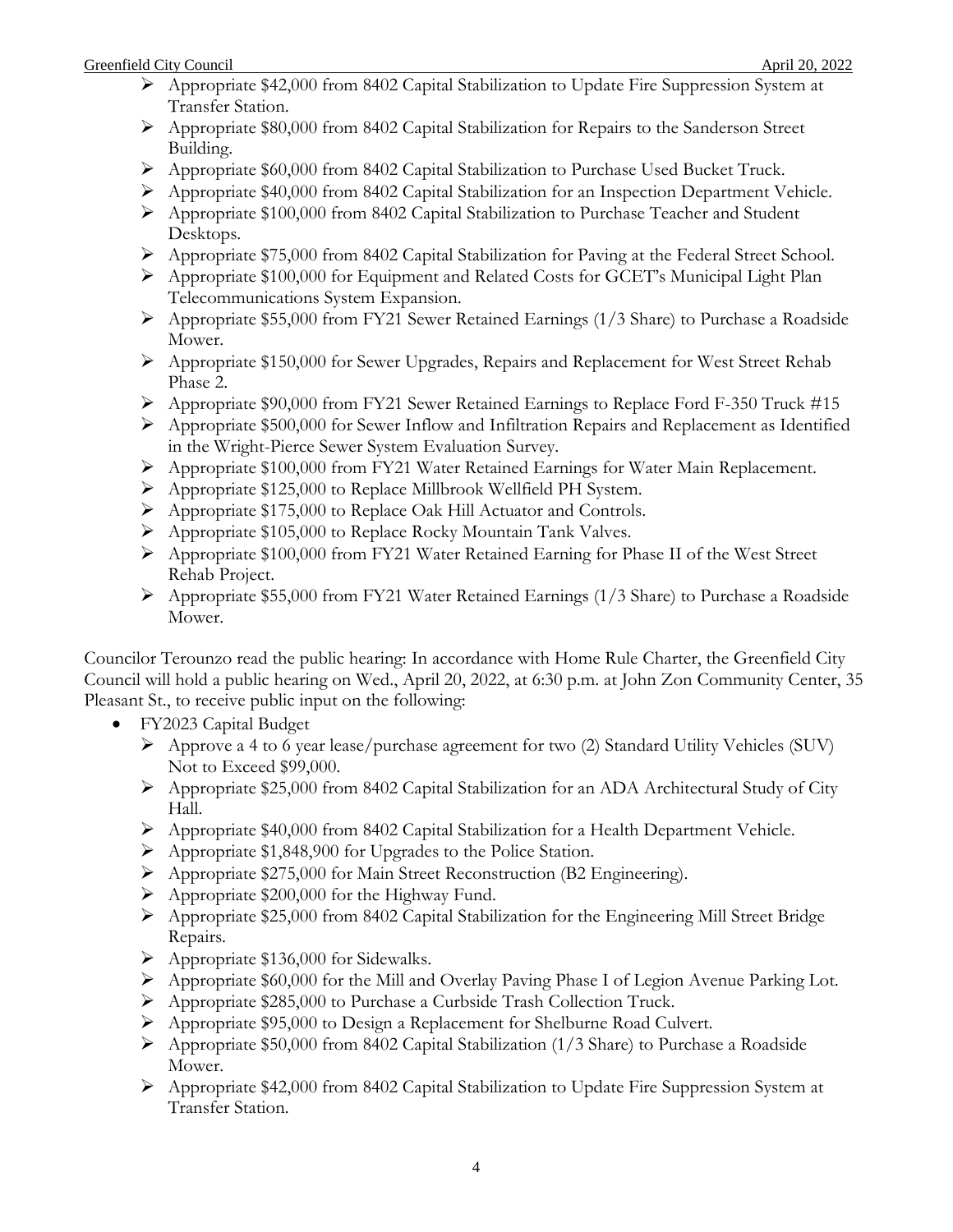- Appropriate \$80,000 from 8402 Capital Stabilization for Repairs to the Sanderson Street Building.
- Appropriate \$60,000 from 8402 Capital Stabilization to Purchase Used Bucket Truck.
- Appropriate \$40,000 from 8402 Capital Stabilization for an Inspection Department Vehicle.
- Appropriate \$100,000 from 8402 Capital Stabilization to Purchase Teacher and Student Desktops.
- Appropriate \$75,000 from 8402 Capital Stabilization for Paving at the Federal Street School.
- $\triangleright$  Appropriate \$100,000 for Equipment and Related Costs for GCET's Municipal Light Plan Telecommunications System Expansion.
- Appropriate \$55,000 from FY21 Sewer Retained Earnings (1/3 Share) to Purchase a Roadside Mower.
- Appropriate \$150,000 for Sewer Upgrades, Repairs and Replacement for West Street Phase 2.
- Appropriate \$90,000 from FY21 Sewer Retained Earnings to Replace Ford F-350 Truck #15.
- $\triangleright$  Appropriate \$500,000 for Sewer Inflow and Infiltration Repairs and Replacement as Identified in the Wright-Pierce Sewer System Evaluation Survey.
- Appropriate \$100,000 from FY21 Water Retained Earnings for Water Main Replacement.
- Appropriate \$125,000 to Replace Millbrook Wellfield PH System.
- Appropriate \$175,000 to Replace Oak Hill Actuator and Controls.
- Appropriate \$105,000 to Replace Rocky Mountain Tank Valves.
- Appropriate \$100,000 from FY21 Water Retained Earning for Phase II of the West Street Rehab Project.
- $\triangleright$  Appropriate \$55,000 from FY21 Water Retained Earnings (1/3 Share) to Purchase a Roadside Mower.

The City Council may consider the same on Wed., April 20, 2022, at 6:30 p.m. at John Zon Community Center, 35 Pleasant St. Materials can be obtained from the City Clerk's Office, 14 Court Sq. from 8:30 a.m.- 5:00 p.m., Mon. - Fri. or phone 413-772-1555, x. 6163.

Sheila Gilmour, Greenfield City Council President

President Gilmour opened the public hearing at 8:31pm. She asked if anyone from the public wished to speak. See none; the public hearings were closed at 8:31pm.

### **MOTIONS, ORDERS, AND RESOLUTIONS Order no. FY 22-129**

**MOTION:** On a motion by Councilor Guin, second by Councilor Ricketts, it was,

**MOVED:** THAT IT BE ORDERED THAT THE GREENFIELD CITY COUNCIL, PURSUANT TO CHARTER SECTION 2-10, AFFIRMS THE FOLLOWING APPOINTMENTS & RE-APPOINTMENTS BY THE MAYOR TO THE FOLLOWING:

Appointments:

- Council on Aging Michelle DeLisio, Term expires December 31, 2024
- GCET Board of Commissioners Amy McMahan, Term expires June 30, 2023 (short term to replace David Lanoie)
- Greenfield Local Cultural Council -Mpress Bennu, Term expires December 31, 2024
- Historical Commission David Brock, Term expires June 30, 2023 (short term to replace Travis McLelvey)
- Human Rights Commission Mpress Bennu, Term expires June 30, 2023 (short term to replace Kaj Pratt)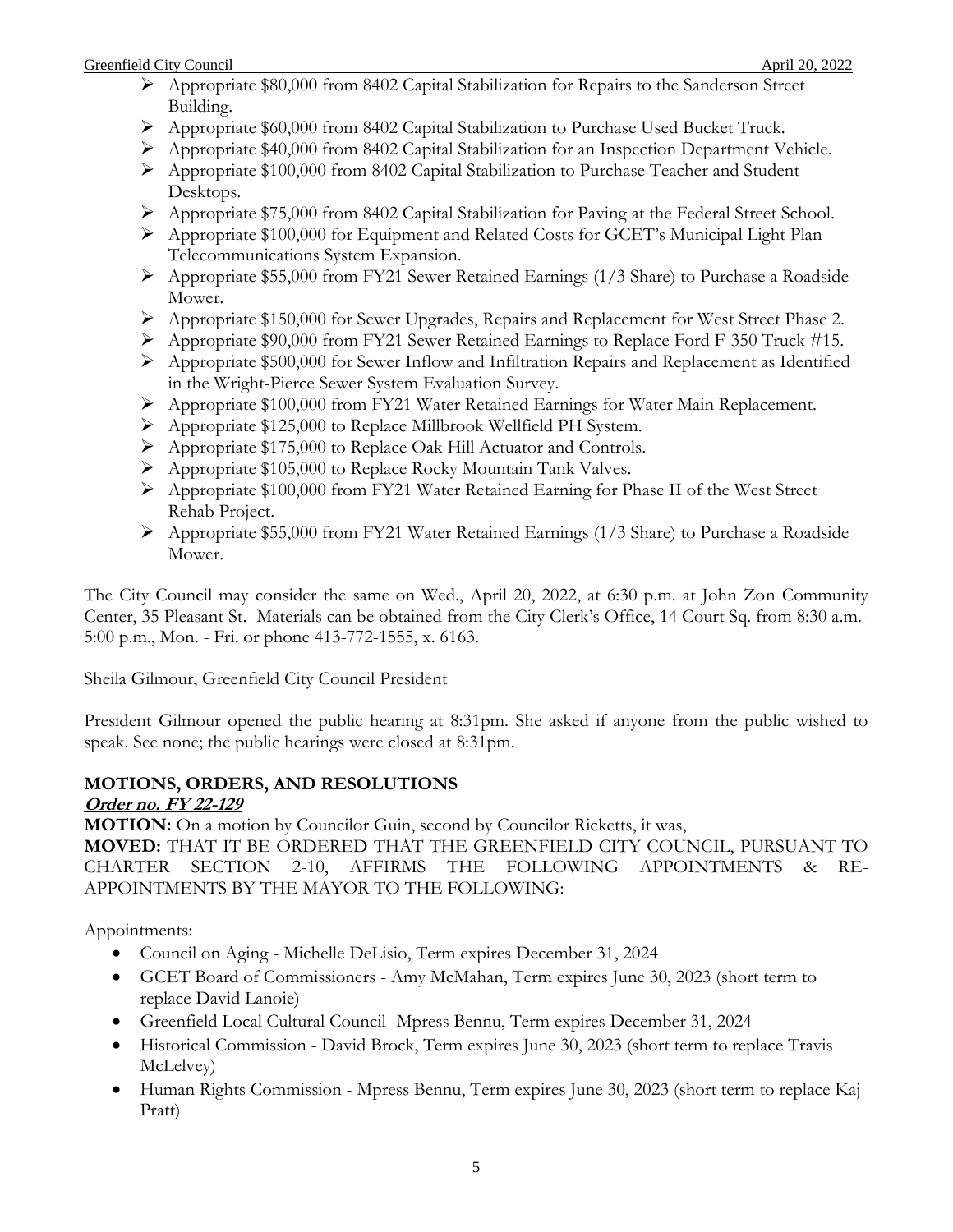Community Preservation Committee - Donna Dusell (As a replacement for Barb Zaccheo), Term expires June 30, 2025.

Reappointments to the GCET Board of Commissioners:

- Timothy Farrell, Term expires June 30, 2025
- Jennifer Stromsten, Term expires June 30, 2025
- John Howland, Term expires June 30, 2024
- David Russell, Term expires June 30, 2024

**DISCUSSION:** Councilor Guin reported the Appointments & Ordinances Committee forwarded a unanimous positive recommendation.

 Amy Proietti's appointment as the School Committee designee to the Planning & Construction Committee had been withdrawn by the Mayor. Councilor Guin clarified the Committee did not discuss Amy Proietti's appointment because the Council was not required to affirm or reject a School Committee appointment.

It was by majority, 10 yes, 1 abstention, **VOTED:** TO APPROVE ORDER NO. FY 22-129.

## **Order no. FY 22-137**

**MOTION:** On a motion by Councilor Guin, second by Councilor Ricketts, it was, **MOVED:** THAT IT BE ORDERED THAT THE GREENFIELD CITY COUNCIL, PURSUANT TO CHARTER SECTION 2-10, AFFIRMS THE FOLLOWING APPOINTMENT BY THE MAYOR TO THE GREENFIELD REDEVELOPMENT AUTHORITY: ASHLI STEMPEL-RAE, FOR A TERM TO EXPIRE DECEMBER 31, 2024.

**DISCUSSION:** Councilor Guin reported the Appointments & Ordinances Committee forwarded a majority positive recommendation.

It was by majority, 7 yes, 4 abstentions, **VOTED:** TO APPROVE ORDER NO. FY 22-137.

## **Order no. FY 22-138**

**MOTION:** On a motion by Councilor Guin, second by Councilor Ricketts, it was, **MOVED:** THAT IT BE ORDERED THAT THE GREENFIELD CITY COUNCIL, PURSUANT TO CHARTER SECTION 2-10, AFFIRMS THE FOLLOWING APPOINTMENT BY THE MAYOR TO THE GREENFIELD REDEVELOPMENT AUTHORITY: OTIS WHEELER (TO REPLACE CHARLENE GOLONKA), FOR A TERM TO EXPIRE DECEMBER 31, 2024.

**DISCUSSION:** Councilor Guin reported the Appointments & Ordinances Committee forwarded a majority positive recommendation.

It was by majority, 8 yes, 2 no, 1 abstention, **VOTED:** TO APPROVE ORDER NO. FY 22-138.

## **Order no. FY 22-095**

**MOTION:** On a motion by Councilor Forgey, second by Councilor Ricketts, it was, **MOVED:** THAT IT BE ORDERED THE CITY COUNCIL, UPON RECOMMENDATION OF MAYOR WEDEGARTNER, WHEREAS, THE MAYOR HAS PROPOSED A COST-EFFECTIVE LEASE - PURCHASE ARRANGEMENT ACCORDING TO THE USEFUL LIFE OF THE EQUIPMENT TO BE PURCHASED. WITH THE COUNCIL'S APPROVAL, THE MAYOR WILL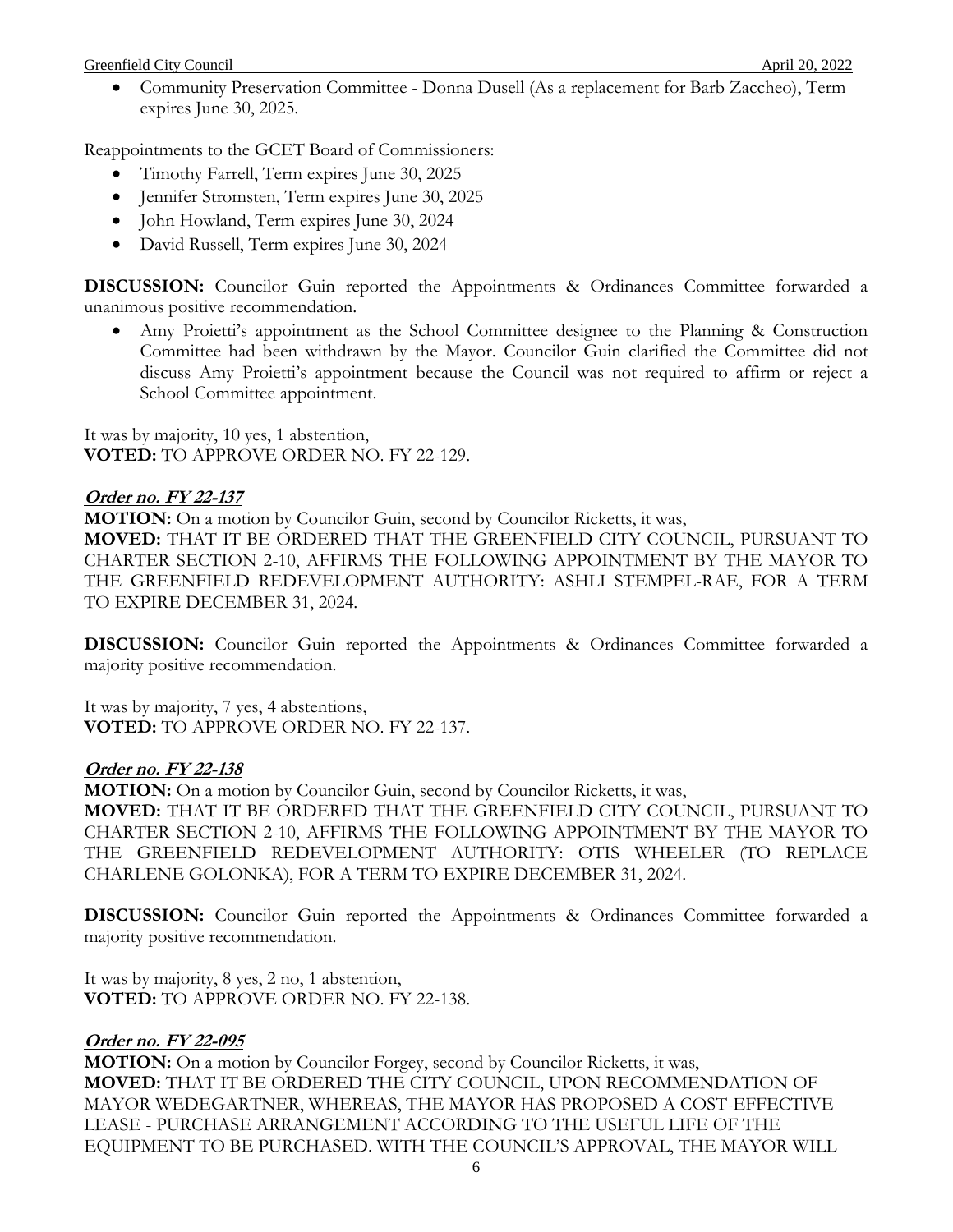ENTER INTO A FOUR (4) TO SIX (6) 6YEAR LEASE ARRANGEMENT TO PROCURE TWO (2) STANDARD UTILITY VEHICLES (SUV) NOT TO EXCEED A FINANCED PRICE OF \$99,000 AND SUBJECT TO APPROVAL AS TO FORM BY THE CITY'S LEGAL COUNSEL. THE ANNUAL LEASE COST FOR EACH VEHICLE WILL BE BUDGETED IN THE FUND 1580 FIRE PREVENTION DEPARTMENTAL REVOLVING FUND.

FURTHER, THE COUNCIL'S AFFIRMATIVE VOTE PERMITS THE MAYOR AND OTHER OFFICERS, JOINTLY AND SEVERALLY, TO TAKE ANY AND ALL ACTIONS AND TO EXECUTE AND DELIVER ANY AND ALL AGREEMENTS, DOCUMENTS AND CERTIFICATES WHICH WE MAY DEEM NECESSARY OR ADVISABLE IN ORDER TO CARRY OUT, GIVE EFFECT TO AND COMPLY WITH THE TERMS THE AGREEMENT.

**DISCUSSION:** Councilor Forgey reported the Ways & Means Committee forwarded a unanimous positive recommendation. She also noted Councilors would be voting on both the amount of funds requested and the term of the lease arrangement.

It was unanimously, 11 yes, **VOTED:** TO APPROVE ORDER NO. FY 22-095.

#### **Order no. FY 22-096**

**MOTION:** On a motion by Councilor Terounzo, second by Councilor Ricketts, it was, **MOVED:** THAT IT BE ORDERED THE CITY COUNCIL, UPON RECOMMENDATION OF MAYOR WEDEGARTNER THE SUM OF \$25,000 BE APPROPRIATED FOR CITY HALL ADA ARCHITECTURAL STUDY AND TO MEET SAID APPROPRIATION TRANSFER \$25,000 FROM FUND 8402 CAPITAL STABILIZATION.

**DISCUSSION:** Councilor Forgey reported the Ways & Means Committee forwarded a split recommendation with 2 yes, 2 no, 1 abstention.

- An ADA study on all municipal buildings had been conducted a short time ago. A second study would be unnecessary.
- The requested funds would be for an architectural study to receive input for estimated costs towards ADA improvements to the City Hall.
- Councilor Desorgher read into the record correspondence received from the Elm Terrance HOA to DPW Director Marlo Warner in regards to the conditions of the sidewalks in their area (see attached).
- Chief of Staff Letourneau clarified the requested funds would go towards recommended improvements to the City Hall to accommodate ADA requirements.

**MOTION:** On a motion by Councilor Lapienski, second by Councilor Mayo, it was by majority, 2 no, **MOVED:** TO CALL THE QUESTION.

Order No. FY22-096 was on the floor for a vote.

It was by majority, 1 yes, 10 no, **DEFEATED:** TO APPROVE ORDER NO. FY 22-096.

## **Order no. FY 22-097**

**MOTION:** On a motion by Councilor Terounzo, second by Councilor Ricketts, it was, **MOVED:** THAT IT BE ORDERED THE CITY COUNCIL, UPON RECOMMENDATION OF MAYOR WEDEGARTNER, THE SUM OF \$40,000 BE APPROPRIATED FOR A HEALTH DEPARTMENT VEHICLE AND TO MEET SAID APPROPRIATION TRANSFER \$40,000 FROM FUND 8402 CAPITAL STABILIZATION.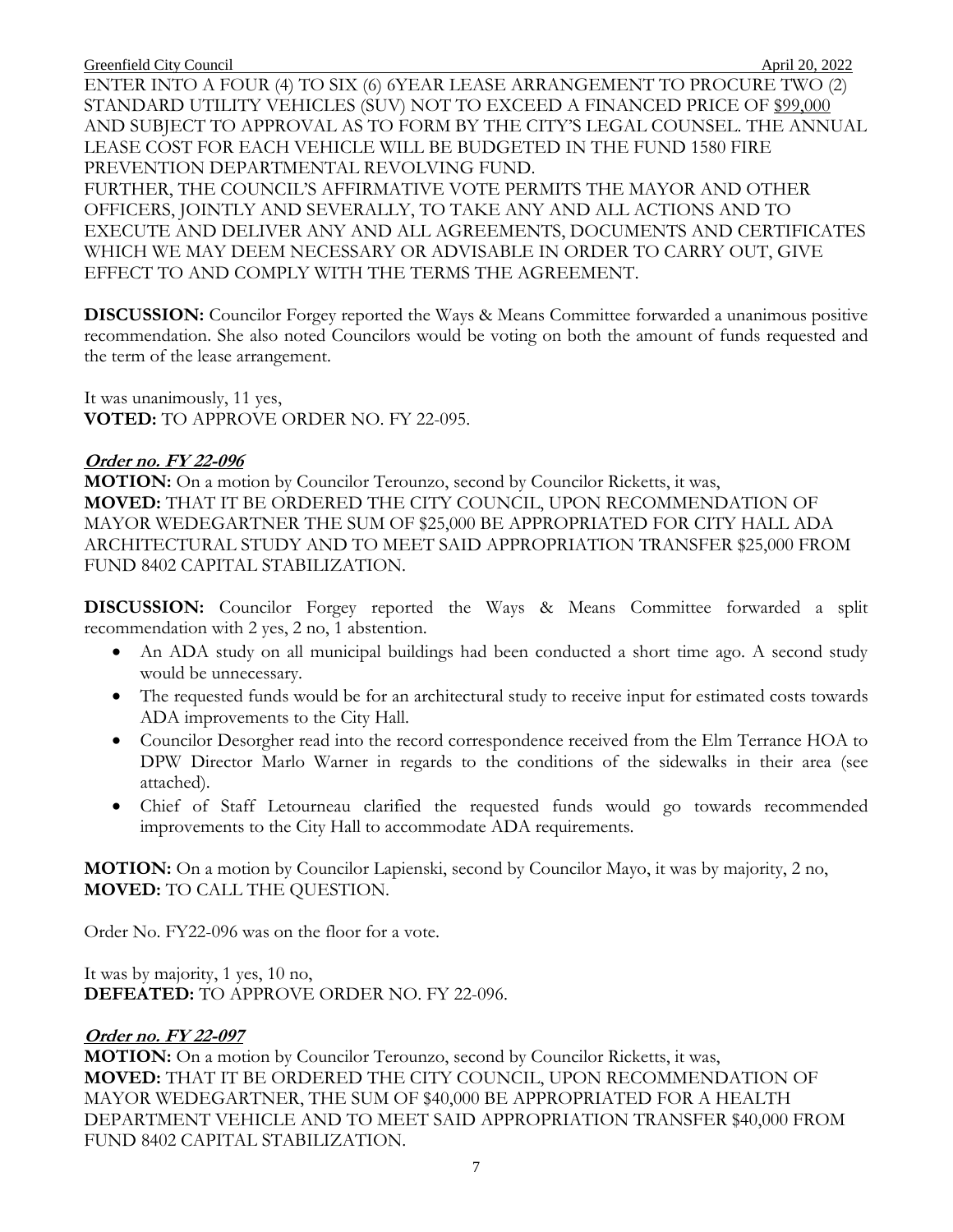**DISCUSSION:** Councilor Forgey reported the Ways & Means Committee forwarded a unanimous positive recommendation.

It was unanimously, **VOTED:** TO APPROVE ORDER NO. FY 22-097.

# **Order no. FY 22-098**

**MOTION:** On a motion by Councilor Terounzo, second by Councilor Ricketts, it was, **MOVED:** THAT IT BE ORDERED THE CITY COUNCIL, UPON RECOMMENDATION OF MAYOR WEDEGARTNER, THE SUM OF \$1,848,900 BE APPROPRIATED FOR UPGRADES TO THE POLICE STATION AND TO MEET SAID APPROPRIATION, TRANSFER \$56,000 FROM FUND 8402 CAPITAL STABILIZATION AND THE TREASURER, WITH THE APPROVAL OF THE MAYOR, IS HEREBY AUTHORIZED TO BORROW SAID SUM OF \$1,792,900 PURSUANT TO MASSACHUSETTS GENERAL LAWS, CHAPTER 44, OR ANY OTHER ENABLING STATUTE, AND THE MAYOR IS HEREBY AUTHORIZED TO APPLY FOR, CONTRACT FOR, ACCEPT AND EXPEND ANY FEDERAL AND/OR STATE GRANTS AVAILABLE FOR THIS PROJECT TO BE USED TO REDUCE THE WITHIN APPROPRIATION, AND FURTHER, THE MAYOR IS AUTHORIZED TO TAKE ANY ACTION NECESSARY TO CARRY OUT THE INTENT AND PURPOSE OF THESE PROJECTS.

**DISCUSSION:** Councilor Forgey reported the Ways & Means Committee forwarded a majority positive recommendation, with 4 yes and 1 no.

 Councilors discuss the proposed costs submitted by the Police Department for upgrades, including the amount requested for the construction of a Sally Port.

**MOTION:** On a motion by Councilor Elmer, second by Councilor Forgey, it was, **MOVED:** TO AMEND THE APPROPRIATION BY \$980,000; REDUCING THE AMOUNT FROM \$1,848,900 TO \$868,900.

**DISCUSSION:** Councilor Desorgher noted at a budget meeting with Ways & Means it was discovered that the amount on the order did not match the total for the items requested by the Police Department.

 It was noted the Council could not instruct Department Heads how they spend the appropriation once the funds were voted by Council.

Councilor Elmer and Councilor Forgey withdrew their motion and second, respectfully.

**MOTION:** On a motion by Councilor Bullock, second by Councilor Elmer, it was, **MOVED:** TO AMEND THE APPROPRIATION BY \$942,900; REDUCING THE AMOUNT FROM \$1,848,900 TO \$906,000, WITH A RECOMMENDATION TO USE THE FUNDS AS FOLLOWS:

- ADDRESSING THE WATER INFILTRATION: \$105,000
- **DISPATCH ROOM IMPROVEMENTS: \$185,000**
- **LOCKER ROOM IMPROVEMENTS: \$575,000**
- IMPROVEMENTS TO BOOKING AREA \$30,000
- SECURE EXISTING SITE UTILITIES: \$11,000

**DISCUSSION:** Councilor Bullock clarified the inclusion of the Booking Area Improvements item to the proposed amendment.

It was by roll call, 3 yes, 8 no,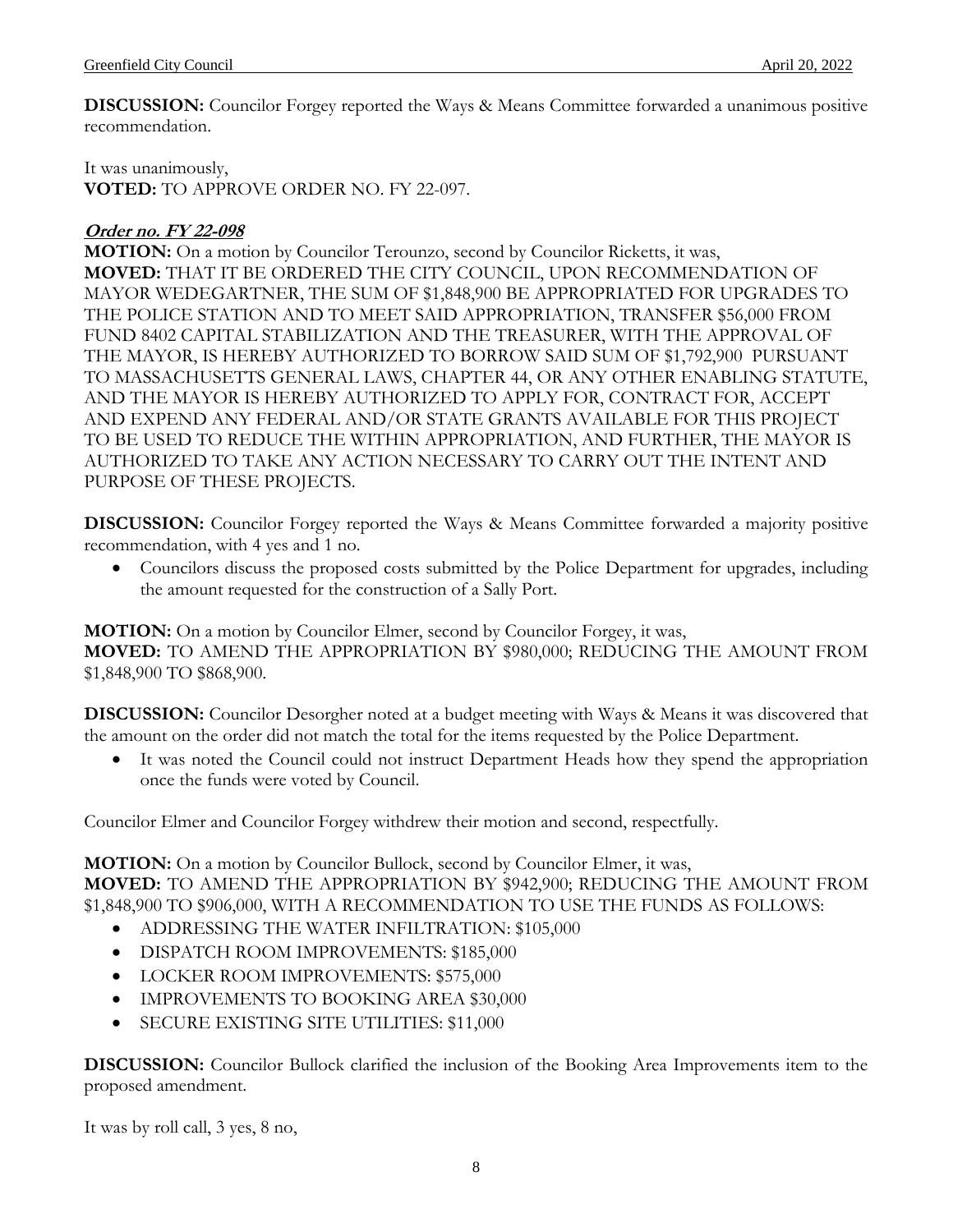Order No. FY22-098 as originally submitted was on the floor.

**MOTION:** On a motion by Councilor Mayo, second by Councilor Lapienski, it was, **MOVED:** TO CORRECT A SCRIVENER'S ERROR ON THE APPROPRIATION AMOUNT FROM \$1,848,900 TO \$1,845,000.

**MOTION:** On a motion by Councilor Guin, second by Councilor Lapienski, it was unanimously, **VOTED:** TO CALL THE QUESTION.

Order No. FY22-098 as amended, was now on the floor for a vote.

It was by roll call, 11 yes, 0 no,

**VOTED:** TO APPROVE AMENDMENT TO CORRECT SCRIVENER'S ERROR: THE CITY COUNCIL, UPON RECOMMENDATION OF MAYOR WEDEGARTNER, THE SUM OF \$1,848,900 **\$1,845,000** BE APPROPRIATED FOR UPGRADES TO THE POLICE STATION AND TO MEET SAID APPROPRIATION, TRANSFER \$56,000 FROM FUND 8402 CAPITAL STABILIZATION AND THE TREASURER, WITH THE APPROVAL OF THE MAYOR, IS HEREBY AUTHORIZED TO BORROW SAID SUM OF \$1,792,900 **\$1,789,000** PURSUANT TO MASSACHUSETTS GENERAL LAWS, CHAPTER 44, OR ANY OTHER ENABLING STATUTE, AND THE MAYOR IS HEREBY AUTHORIZED TO APPLY FOR, CONTRACT FOR, ACCEPT AND EXPEND ANY FEDERAL AND/OR STATE GRANTS AVAILABLE FOR THIS PROJECT TO BE USED TO REDUCE THE WITHIN APPROPRIATION, AND FURTHER, THE MAYOR IS AUTHORIZED TO TAKE ANY ACTION NECESSARY TO CARRY OUT THE INTENT AND PURPOSE OF THESE PROJECTS.

**MOTION:** On a motion by Councilor Guin, second by Councilor Jarvis, it was, **MOVED:** TO AMEND THE APPROPRIATION BY \$490,000; REDUCING THE AMOUNT FROM \$1,845,000 TO \$1,355,000.

**DISCUSSION:** Councilor Guin stated this amount would reduce the cost of the Sally Port request by half.

It was by roll call, 7 yes, 4 no, **VOTED:** TO APPROVE AMENDMENT.

Order No. FY22-098, as amended was on the floor: TO APPROVE AMENDMENT TO CORRECT SCRIVENER'S ERROR: THE CITY COUNCIL, UPON RECOMMENDATION OF MAYOR WEDEGARTNER, THE SUM OF \$1,848,900 \$1,845,000 **\$1,355,000** BE APPROPRIATED FOR UPGRADES TO THE POLICE STATION AND TO MEET SAID APPROPRIATION, TRANSFER \$56,000 FROM FUND 8402 CAPITAL STABILIZATION AND THE TREASURER, WITH THE APPROVAL OF THE MAYOR, IS HEREBY AUTHORIZED TO BORROW SAID SUM OF \$1,792,900 \$1,789,000 **\$1,299,000** PURSUANT TO MASSACHUSETTS GENERAL LAWS, CHAPTER 44, OR ANY OTHER ENABLING STATUTE, AND THE MAYOR IS HEREBY AUTHORIZED TO APPLY FOR, CONTRACT FOR, ACCEPT AND EXPEND ANY FEDERAL AND/OR STATE GRANTS AVAILABLE FOR THIS PROJECT TO BE USED TO REDUCE THE WITHIN APPROPRIATION, AND FURTHER, THE MAYOR IS AUTHORIZED TO TAKE ANY ACTION NECESSARY TO CARRY OUT THE INTENT AND PURPOSE OF THESE PROJECTS.

**MOTION:** On a motion by Councilor Desorgher, second by Councilor Bullock, it was, **MOVED:** TO AMEND THE APPROPRIATION BY \$190,000; REDUCING THE AMOUNT FROM \$1,355,000 TO \$1,165,000.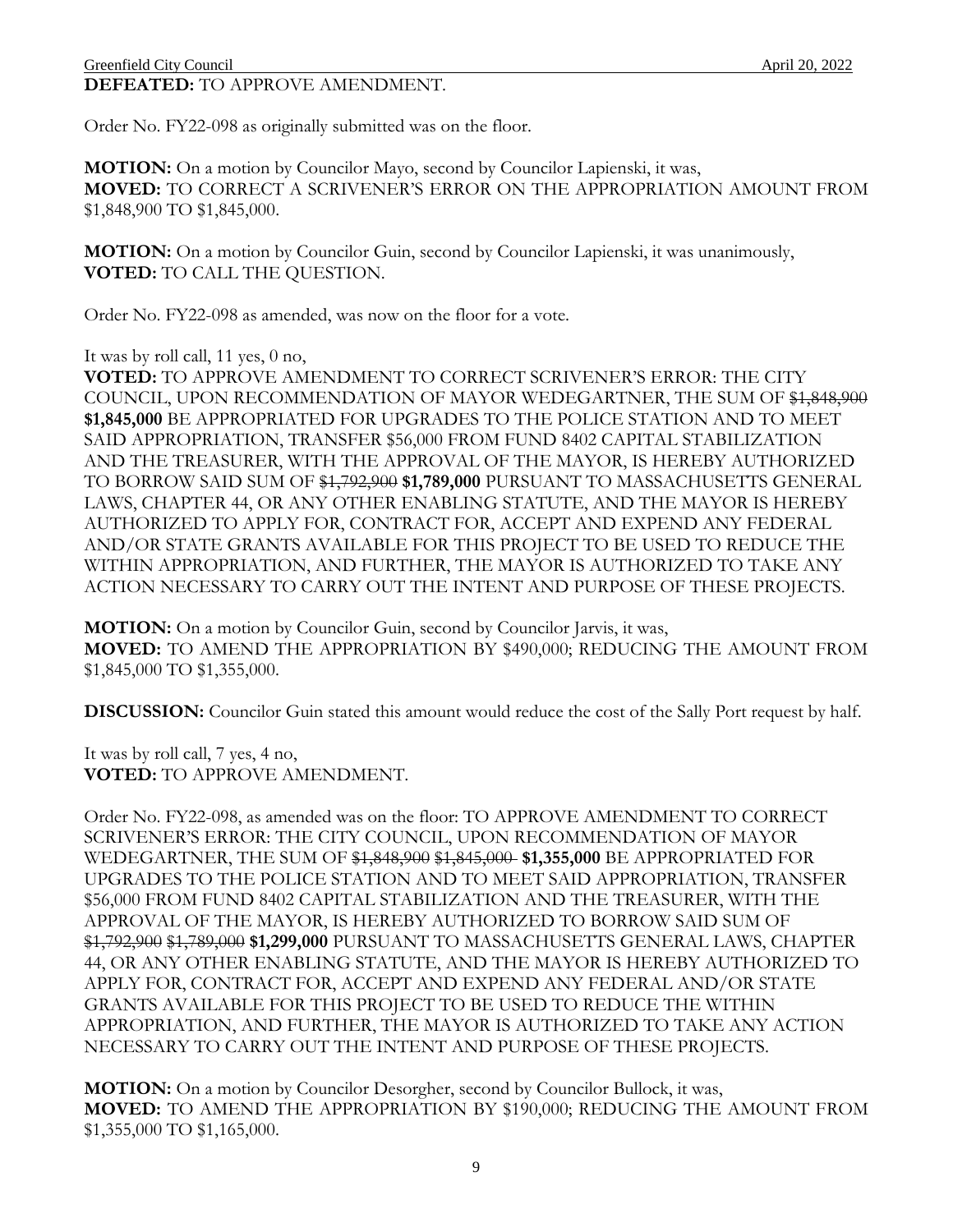**DISCUSSION:** Concern was raised towards the Councilor's attempt to compromise with an appropriation amount which could cover the cost of Police Station projects that require immediate remedy.

 Councilors need to keep in mind these requested funds would repair a building for the benefit of City and employees who require a safe environment in which to work.

It was by roll call, 9 yes, 2 no, **VOTED:** TO APPROVE AMENDMENT.

Order No. FY22-098, as amended was on the floor: TO APPROVE AMENDMENT TO CORRECT SCRIVENER'S ERROR: THE CITY COUNCIL, UPON RECOMMENDATION OF MAYOR WEDEGARTNER, THE SUM OF \$1,848,900 \$1,845,000 \$1,355,000 **\$1,165,000** BE APPROPRIATED FOR UPGRADES TO THE POLICE STATION AND TO MEET SAID APPROPRIATION, TRANSFER \$56,000 FROM FUND 8402 CAPITAL STABILIZATION AND THE TREASURER, WITH THE APPROVAL OF THE MAYOR, IS HEREBY AUTHORIZED TO BORROW SAID SUM OF \$1,792,900 \$1,789,000 \$1,299,000 **\$1,109,000** PURSUANT TO MASSACHUSETTS GENERAL LAWS, CHAPTER 44, OR ANY OTHER ENABLING STATUTE, AND THE MAYOR IS HEREBY AUTHORIZED TO APPLY FOR, CONTRACT FOR, ACCEPT AND EXPEND ANY FEDERAL AND/OR STATE GRANTS AVAILABLE FOR THIS PROJECT TO BE USED TO REDUCE THE WITHIN APPROPRIATION, AND FURTHER, THE MAYOR IS AUTHORIZED TO TAKE ANY ACTION NECESSARY TO CARRY OUT THE INTENT AND PURPOSE OF THESE PROJECTS.

**MOTION:** On a motion by Councilor Lapienski, second by Councilor Mayo, it was, **MOVED:** TO AMEND THE APPROPRIATION BY \$1,060,000; REDUCING THE AMOUNT FROM \$1,165,000 TO \$105,000.

**DISCUSSION:** The amended amount was the requested funding to address the water infiltration.

**MOTION:** On a motion by Councilor Ricketts, second by Councilor Mayo, it was by roll call, 11 yes, 0 no, **VOTED:** TO CALL THE QUESTION.

Order No. FY22-098 as amended, was now on the floor for a vote.

It was by roll call, 2 yes, 9 no, **DEFEATED:** TO APPROVE AMENDMENT.

Order No. FY22-098 with appropriation of \$1,165,000 was now on the floor.

It was by roll call, 7 yes, 2 no, 2 abstentions, (9 positive votes required to pass), **MOTION:** TO APPROVE ORDER NO. FY 22-098.

President Gilmour called a 5 minute recess at 10:16 p.m. to verify the inclusion of abstained votes to the prevailing side of the vote.

President Gilmour resumed meeting at 10:29 p.m.

Parliamentarian Roberts explained to the Councilors that an abstention was counted as a negative; therefore, the motion had failed.

Councilor Bullock announced she would change her vote from an abstention to a no vote in order to bring this motion back to reconsider.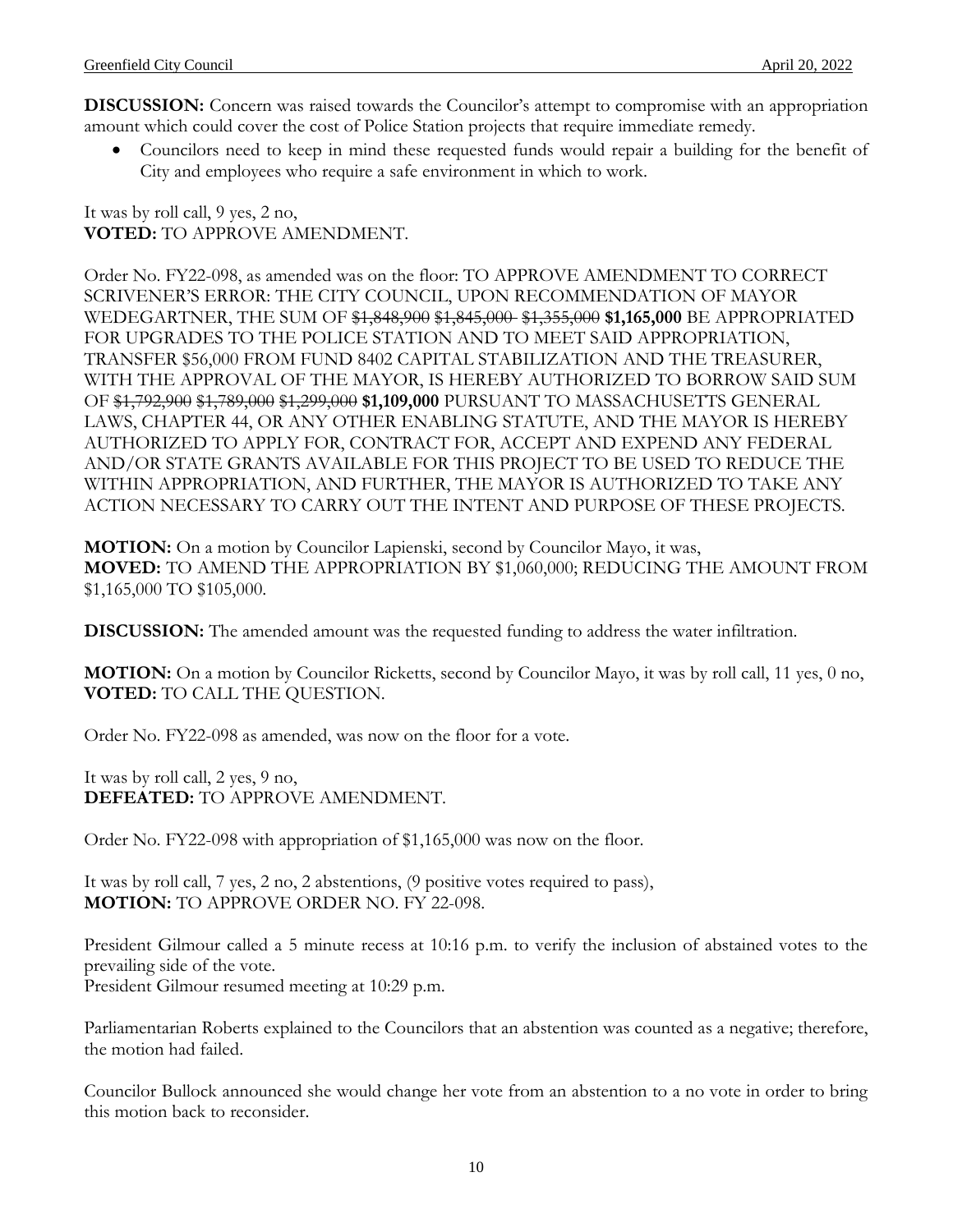President Gilmour withdrew her decision to decline to vote on this issue and announced she would vote no.

It was by majority, 7 yes, 4 no, 1 abstention, (9 positive votes required to pass), **DEFEATED:** TO APPROVE ORDER NO. FY 22-098 AS AMENDED: THE CITY COUNCIL, UPON RECOMMENDATION OF MAYOR WEDEGARTNER, THE SUM OF \$1,848,900 \$1,845,000 \$1,355,000 **\$1,165,000** BE APPROPRIATED FOR UPGRADES TO THE POLICE STATION AND TO MEET SAID APPROPRIATION, TRANSFER \$56,000 FROM FUND 8402 CAPITAL STABILIZATION AND THE TREASURER, WITH THE APPROVAL OF THE MAYOR, IS HEREBY AUTHORIZED TO BORROW SAID SUM OF \$1,792,900 \$1,789,000 \$1,299,000 **\$1,109,000** PURSUANT TO MASSACHUSETTS GENERAL LAWS, CHAPTER 44, OR ANY OTHER ENABLING STATUTE, AND THE MAYOR IS HEREBY AUTHORIZED TO APPLY FOR, CONTRACT FOR, ACCEPT AND EXPEND ANY FEDERAL AND/OR STATE GRANTS AVAILABLE FOR THIS PROJECT TO BE USED TO REDUCE THE WITHIN APPROPRIATION, AND FURTHER, THE MAYOR IS AUTHORIZED TO TAKE ANY ACTION NECESSARY TO CARRY OUT THE INTENT AND PURPOSE OF THESE PROJECTS.

Councilor Bullock stated that she would motion to reconsider Order. No. FY22-098. President Gilmour noted that motions for reconsideration could occur at the end of the agenda.

Parliamentarian Roberts cautioned the Councilors that a motion for reconsideration could only be entertained once.

Councilor Lapienski noted that during the recess some Councilors had discussed how their votes could be changed to allow this motion to fail and bring back for reconsideration.

President Gilmour noted the Parliamentarian stated it was an appropriate discussion due to the issue of the inclusion of abstentions affecting the outcome of a vote.

## **Order no. FY 22-099**

**MOTION:** On a motion by Councilor Terounzo, second by Councilor Ricketts, it was, **MOVED:** THAT IT BE ORDERED THE CITY COUNCIL, UPON RECOMMENDATION OF MAYOR WEDEGARTNER, THE SUM OF \$275,000 BE APPROPRIATED FOR MAIN STREET RECONSTRUCTION (B2 ENGINEERING), AND TO MEET SAID APPROPRIATION TRANSFER \$100,000 FROM FUND 8402 CAPITAL STABILIZATION AND THE TREASURER WITH THE APPROVAL OF THE MAYOR, IS HEREBY AUTHORIZED TO BORROW SAID SUM OF \$175,000, PURSUANT TO MASSACHUSETTS GENERAL LAWS, CHAPTER 44,OR ANY OTHER ENABLING STATUTE, AND THE MAYOR IS HEREBY AUTHORIZED TO APPLY FOR, CONTRACT FOR, ACCEPT AND EXPEND ANY FEDERAL AND/OR STATE GRANTS AVAILABLE FOR THIS PROJECT TO BE USED TO REDUCE THE WITHIN APPROPRIATION, AND FURTHER, THE MAYOR IS AUTHORIZED TO TAKE ANY ACTION NECESSARY TO CARRY OUT THE INTENT AND PURPOSE OF THESE PROJECTS.

**DISCUSSION:** Councilor Forgey reported the Ways & Means Committee forwarded a unanimous positive recommendation.

**MOTION:** On a motion by Councilor Lapienski, second by Councilor Mayo, it was, **MOVED:** TO REDUCE THE APPROPRIATION FROM \$275,000 TO \$100,000.

**DISCUSSION:** The Council debated using funds from Capital Stabilization to fund capital projects and the necessity of borrowing funds.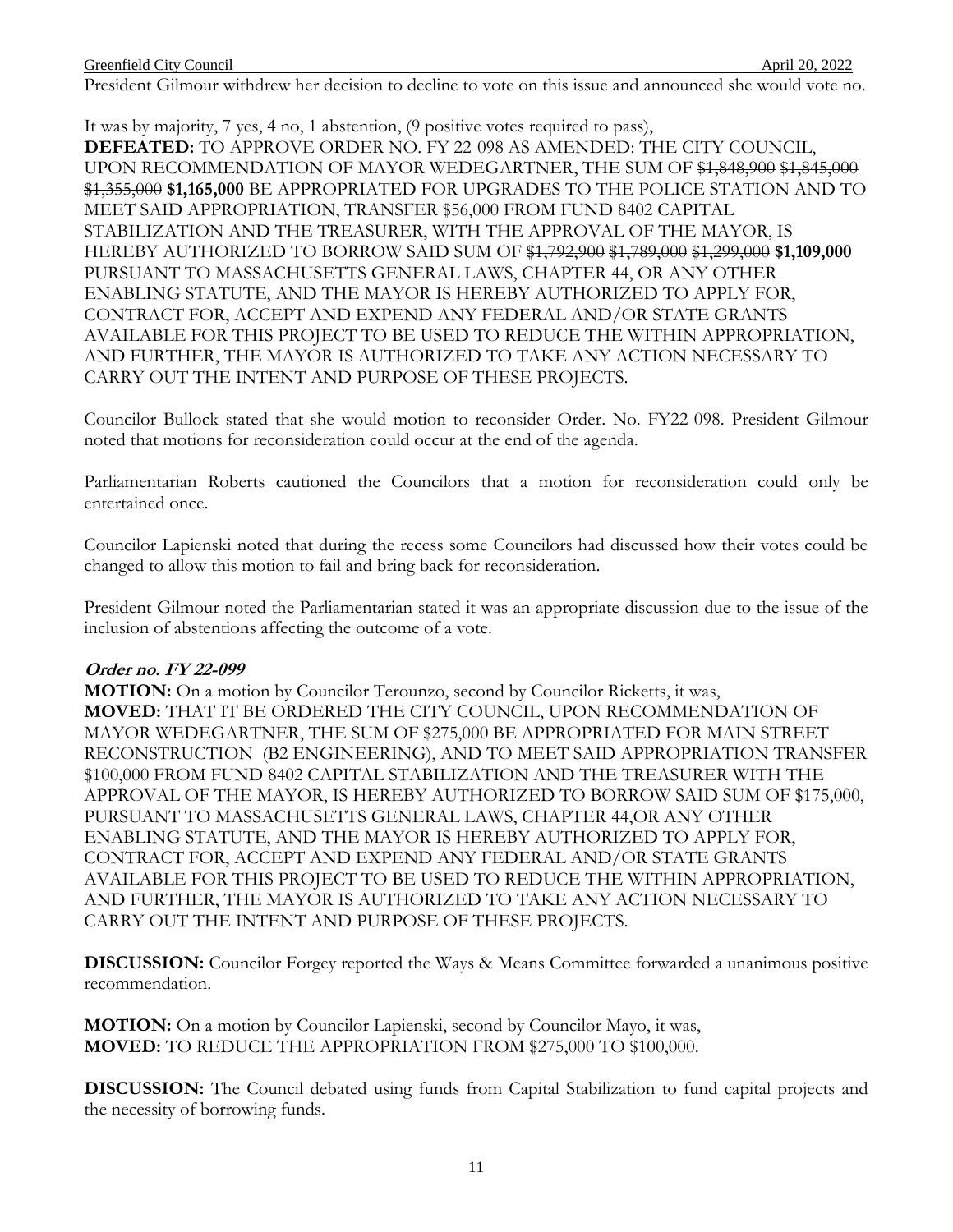#### Greenfield City Council **April 20, 2022** It was by majority, 2 yes, 9 no, **DEFEATED:** TO AMEND ORDER.

Order No. FY22-099 as originally submitted was on the floor.

It was by majority, 9 yes, 2 no, **VOTED:** TO APPROVE ORDER NO. FY22-099.

# **Order no. FY 22-100**

**MOTION:** On a motion by Councilor Terounzo, second by Councilor Ricketts, it was, **MOVED:** THAT IT BE ORDERED THE CITY COUNCIL, UPON RECOMMENDATION OF MAYOR WEDEGARTNER, THE SUM OF \$200,000 BE APPROPRIATED FOR THE HIGHWAY FUND, AND TO MEET SAID APPROPRIATION TRANSFER \$100,000 FROM FUND 8402 CAPITAL STABILIZATION AND THE TREASURER WITH THE APPROVAL OF THE MAYOR, IS HEREBY AUTHORIZED TO BORROW SAID SUM OF \$100,000, PURSUANT TO MASSACHUSETTS GENERAL LAWS, CHAPTER 44,OR ANY OTHER ENABLING STATUTE, AND THE MAYOR IS HEREBY AUTHORIZED TO APPLY FOR, CONTRACT FOR, ACCEPT AND EXPEND ANY FEDERAL AND/OR STATE GRANTS AVAILABLE FOR THIS PROJECT TO BE USED TO REDUCE THE WITHIN APPROPRIATION, AND FURTHER, THE MAYOR IS AUTHORIZED TO TAKE ANY ACTION NECESSARY TO CARRY OUT THE INTENT AND PURPOSE OF THESE PROJECTS.

**DISCUSSION:** Councilor Forgey reported the Ways & Means Committee forwarded a unanimous positive recommendation.

 Councilor Lapienski noted he would not vote on Capital requests if the funds were borrowed. Unless there was a plan to pay off the debt the City accumulated.

It was by majority, 10 yes, 1 no, **VOTED:** TO APPROVE ORDER NO. FY 22-100.

# **Order no. FY 22-101**

**MOTION:** On a motion by Councilor Terounzo, second by Councilor Forgey, it was, **MOVED:** THAT IT BE ORDERED THE CITY COUNCIL, UPON RECOMMENDATION OF MAYOR WEDEGARTNER, THE SUM OF \$25,000 BE APPROPRIATED FOR THE ENGINEERING OF MILL STREET BRIDGE REPAIRS AND TO MEET SAID APPROPRIATION TRANSFER \$25,000 FROM FUND 8402 CAPITAL STABILIZATION.

**DISCUSSION:** Councilor Forgey reported the Ways & Means Committee forwarded a unanimous positive recommendation.

It was unanimously, 11 yes, **VOTED:** TO APPROVE ORDER NO. FY 22-101.

# **Order no. FY 22-102**

**MOTION:** On a motion by Councilor Terounzo, second by Councilor Ricketts, it was, **MOVED:** THAT IT BE ORDERED THE CITY COUNCIL, UPON RECOMMENDATION OF MAYOR WEDEGARTNER, THE SUM OF \$136,000 BE APPROPRIATED FOR THE HIGHWAY FUND, AND TO MEET SAID APPROPRIATION TRANSFER \$36,000 FROM FUND 8402 CAPITAL STABILIZATION AND THE TREASURER WITH THE APPROVAL OF THE MAYOR, IS HEREBY AUTHORIZED TO BORROW SAID SUM OF \$100,000, PURSUANT TO MASSACHUSETTS GENERAL LAWS, CHAPTER 44,OR ANY OTHER ENABLING STATUTE, AND THE MAYOR IS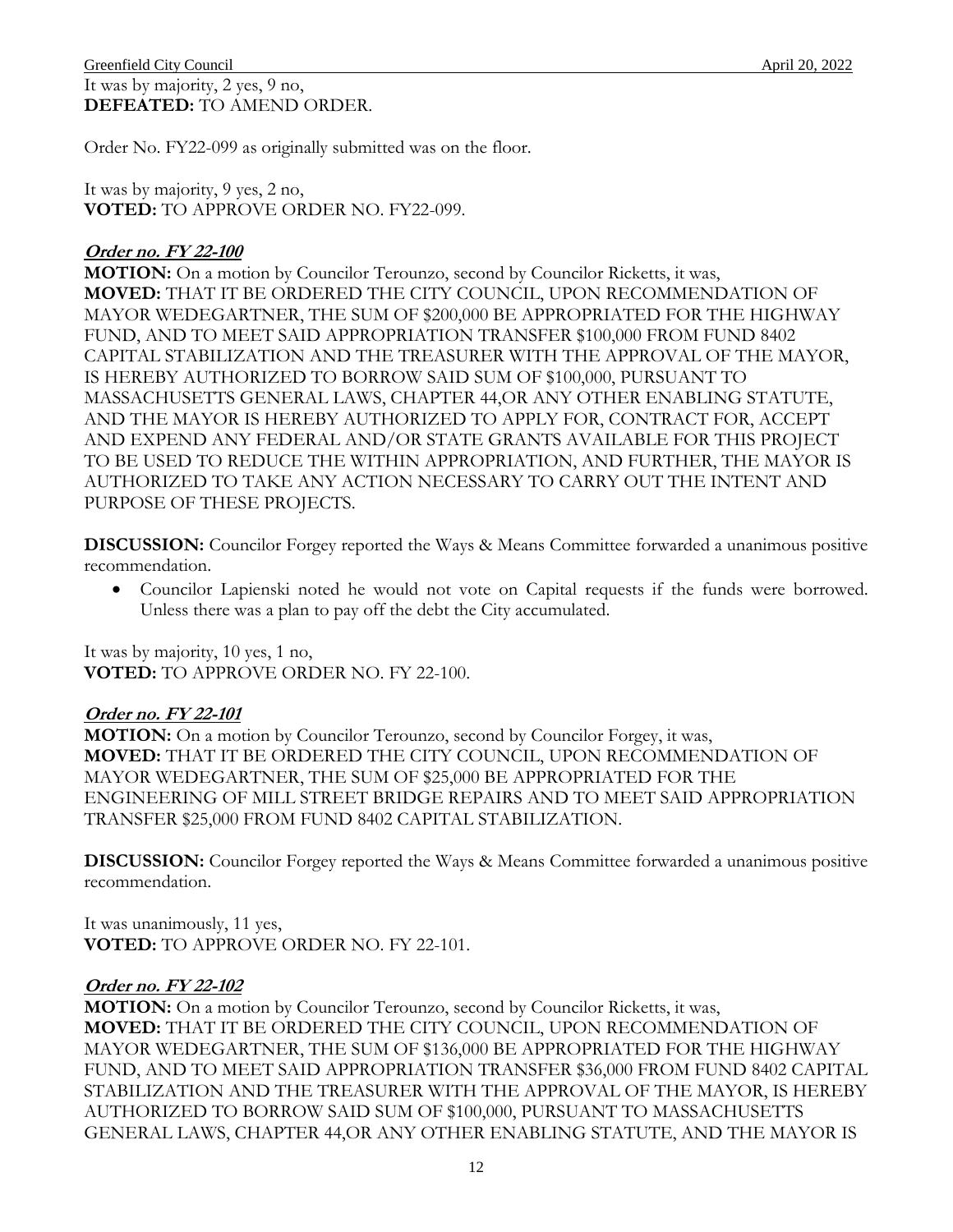HEREBY AUTHORIZED TO APPLY FOR, CONTRACT FOR, ACCEPT AND EXPEND ANY FEDERAL AND/OR STATE GRANTS AVAILABLE FOR THIS PROJECT TO BE USED TO REDUCE THE WITHIN APPROPRIATION, AND FURTHER, THE MAYOR IS AUTHORIZED TO TAKE ANY ACTION NECESSARY TO CARRY OUT THE INTENT AND PURPOSE OF THESE PROJECTS.

**DISCUSSION:** Councilor Forgey reported the Ways & Means Committee forwarded a unanimous positive recommendation.

It was by majority, 10 yes, 1 no, **VOTED:** TO APPROVE ORDER NO. FY 22-102.

## **Order no. FY 22-103**

**MOTION:** On a motion by Councilor Terounzo, second by Councilor Forgey, it was, **MOVED:** THAT IT BE ORDERED THE CITY COUNCIL, UPON RECOMMENDATION OF MAYOR WEDEGARTNER, THE SUM OF \$60,000 BE APPROPRIATED FOR THE MILL AND OVERLAY PAVING PHASE I OF LEGION AVENUE PARKING LOT AND TO MEET SAID APPROPRIATION TRANSFER \$60,000 FROM FUND 8402 CAPITAL STABILIZATION.

**DISCUSSION:** Councilor Forgey reported the Ways & Means Committee forwarded a unanimous positive recommendation. Councilor Forgey explained a portion of the lot used by the City was privately owned and the City entered into a lease to maintain that section of the parking lot in exchange for its use. The portion the City leases had recently been sold to a new owner and there were questions in regards to the lease under the new owner.

**MOTION:** On a motion by Councilor Lapienski, second by Councilor Mayo, it was by majority 9 no, 2 yes,

## **DEFEATED:** TO CALL THE QUESTION.

Order No. FY22-103 remained on the floor for further discussion.

**DISCUSSION:** It was noted there was documentation including language in reference to the City maintaining the lot in exchange for its use and had produced revenue for the City that was currently unable to be located.

- DPW Director Warner provided rationale for the City to maintain the leased portion of the parking lot.
- Possibility of litigation by the owner if the City did not pave the portion they were leasing.

It was by majority, 7 yes, 3 no, 1 abstention, (9 positive votes required to pass), **DEFEATED:** TO APPROVE ORDER NO. FY 22-103.

## **Order no. FY 22-104**

**MOTION:** On a motion by Councilor Terounzo, second by Councilor Mayo, it was, **MOVED:** THAT IT BE ORDERED THE CITY COUNCIL, UPON RECOMMENDATION OF MAYOR WEDEGARTNER, THE SUM OF \$285,000 BE APPROPRIATED TO PURCHASE A CURBSIDE TRASH COLLECTION TRUCK, AND TO MEET SAID APPROPRIATION TRANSFER \$85,000 FROM FUND 8402 CAPITAL STABILIZATION AND THE TREASURER WITH THE APPROVAL OF THE MAYOR, IS HEREBY AUTHORIZED TO BORROW SAID SUM OF \$200,000, PURSUANT TO MASSACHUSETTS GENERAL LAWS, CHAPTER 44,OR ANY OTHER ENABLING STATUTE, AND THE MAYOR IS HEREBY AUTHORIZED TO APPLY FOR, CONTRACT FOR, ACCEPT AND EXPEND ANY FEDERAL AND/OR STATE GRANTS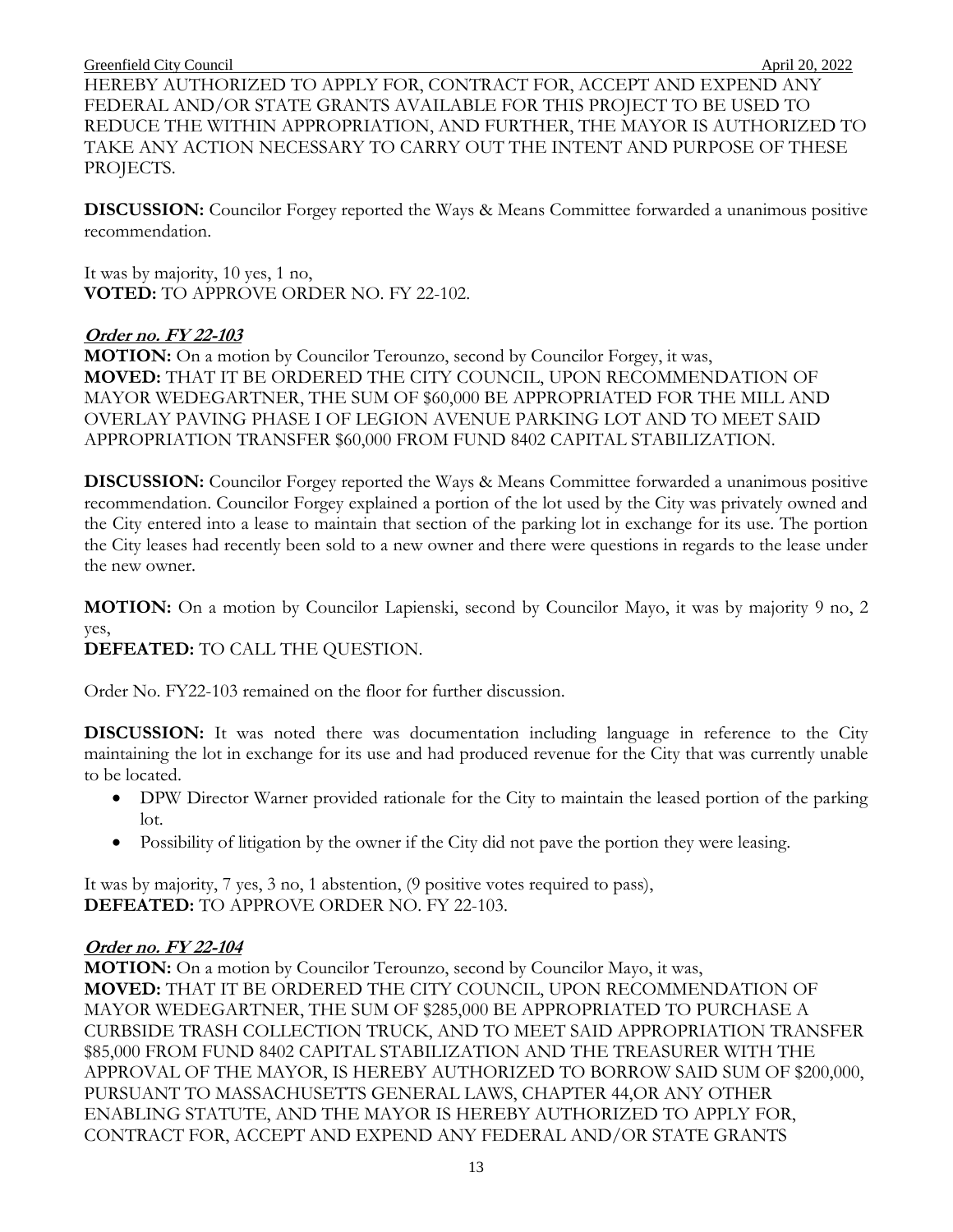AVAILABLE FOR THIS PROJECT TO BE USED TO REDUCE THE WITHIN APPROPRIATION, AND FURTHER, THE MAYOR IS AUTHORIZED TO TAKE ANY ACTION NECESSARY TO CARRY OUT THE INTENT AND PURPOSE OF THESE PROJECTS.

**DISCUSSION:** Councilor Forgey reported the Ways and Means Committee forwarded a unanimous positive recommendation.

It was by majority, 10 yes, 1 no, **VOTED:** TO APPROVE ORDER NO. FY 22-104.

#### **Order no. FY 22-105**

**MOTION:** On a motion by Councilor Terounzo, second by Councilor Ricketts, it was, **MOVED:** THAT IT BE ORDERED THE CITY COUNCIL, UPON RECOMMENDATION OF MAYOR WEDEGARTNER, THE SUM OF \$95,000 BE APPROPRIATED TO DESIGN A REPLACEMENT FOR SHELBURNE ROAD CULVERT AND TO MEET SAID APPROPRIATION TRANSFER \$95,000 FROM FUND 8402 CAPITAL STABILIZATION.

**DISCUSSION:** Councilor Forgey reported the Ways & Means Committee forwarded a unanimous positive recommendation.

It was unanimously, 11 yes, **VOTED:** TO APPROVE ORDER NO. FY 22-105.

#### **Order no. FY 22-106**

**MOTION:** On a motion by Councilor Terounzo, second by Councilor Ricketts, it was, **MOVED:** THAT IT BE ORDERED THE CITY COUNCIL, UPON RECOMMENDATION OF MAYOR WEDEGARTNER, THE SUM OF \$50,000 BE APPROPRIATED TO PURCHASE A ROADSIDE MOWER (1/3) AND TO MEET SAID APPROPRIATION TRANSFER \$50,000 FROM FUND 8402 CAPITAL STABILIZATION.

**DISCUSSION:** Councilor Forgey reported the Ways & Means Committee forwarded a unanimous positive recommendation.

It was by majority, 10 yes, 1 no, **VOTED:** TO APPROVE ORDER NO. FY 22-106.

## **Order no. FY 22-107**

**MOTION:** On a motion by Councilor Terounzo, second by Councilor Ricketts, it was, **MOVED:** THAT IT BE ORDERED THE CITY COUNCIL, UPON RECOMMENDATION OF MAYOR WEDEGARTNER, THE SUM OF \$42,000 BE APPROPRIATED TO UPGRADE THE FIRE SUPPRESSION SYSTEM AT THE TRANSFER STATION AND TO MEET SAID APPROPRIATION TRANSFER \$42,000 FROM FUND 8402 CAPITAL STABILIZATION.

**DISCUSSION:** Councilor Forgey reported the Ways & Means Committee forwarded a unanimous positive recommendation.

It was unanimously, 11 yes, **VOTED:** TO APPROVE ORDER NO. FY 22-107.

## **Order no. FY 22-108**

**MOTION:** On a motion by Councilor Terounzo, second by Councilor Ricketts, it was,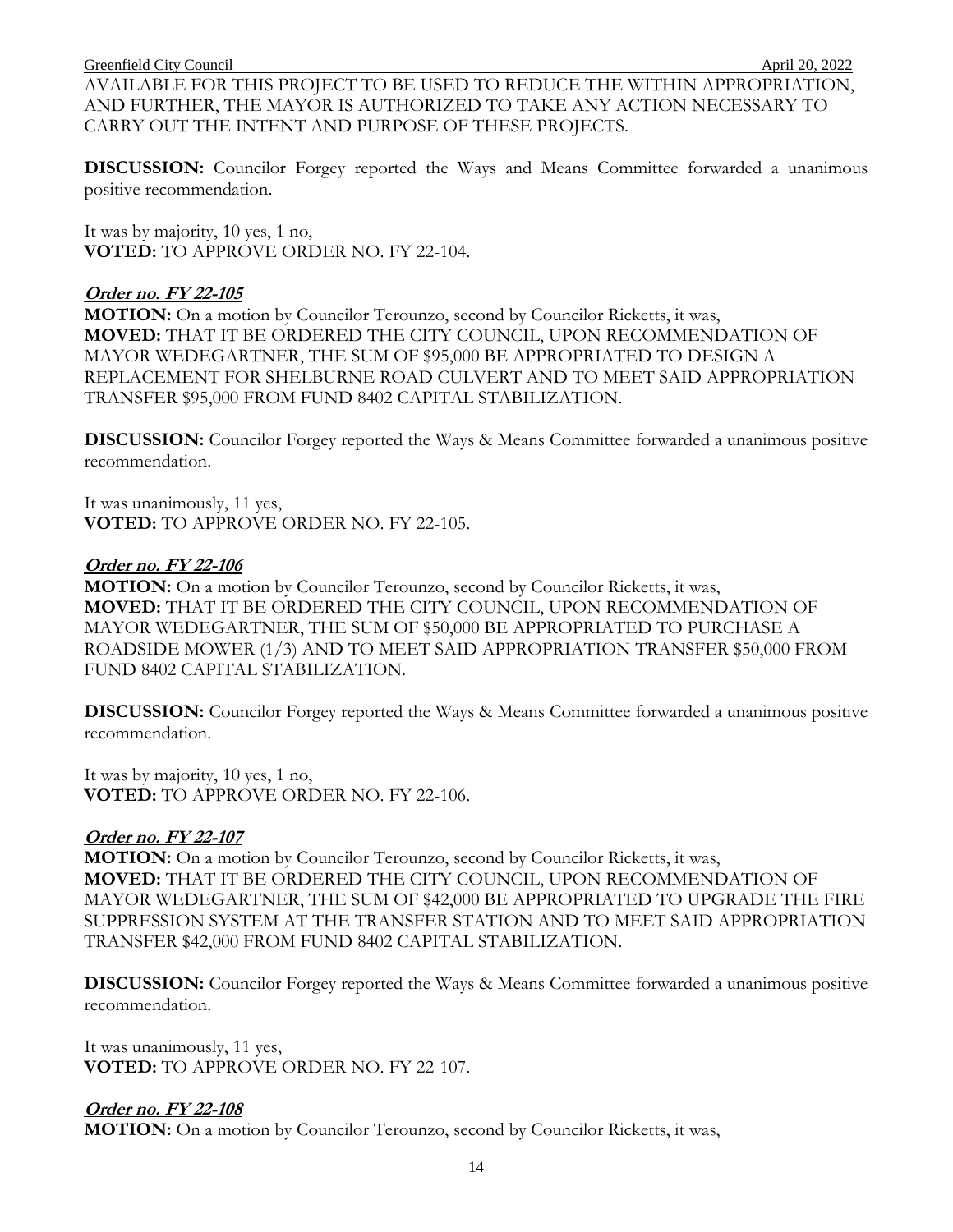**MOVED:** THAT IT BE ORDERED THE CITY COUNCIL, UPON RECOMMENDATION OF MAYOR WEDEGARTNER, THE SUM OF \$80,000 BE APPROPRIATED FOR REPAIRS TO THE SANDERSON STREET BUILDING AND TO MEET SAID APPROPRIATION TRANSFER \$80,000 FROM FUND 8402 CAPITAL STABILIZATION.

**DISCUSSION:** Councilor Forgey reported the Ways & Means Committee forwarded a unanimous positive recommendation.

It was unanimously, 11 yes, **VOTED:** TO APPROVE ORDER NO. FY 22-108.

#### **Order no. FY 22-109**

**MOTION:** On a motion by Councilor Terounzo, second by Councilor Ricketts, it was, **MOVED:** THAT IT BE ORDERED THE CITY COUNCIL, UPON RECOMMENDATION OF MAYOR WEDEGARTNER, THE SUM OF \$60,000 BE APPROPRIATED TO PURCHASE A USED BUCKET TRUCK FOR CENTRAL MAINTENANCE AND TO MEET SAID APPROPRIATION TRANSFER \$60,000 FROM FUND 8402 CAPITAL STABILIZATION.

**DISCUSSION:** Councilor Forgey reported the Ways & Means Committee forwarded a unanimous positive recommendation.

It was unanimously, 11 yes, **VOTED:** TO APPROVE ORDER NO. FY 22-109.

#### **Order no. FY 22-110**

**MOTION:** On a motion by Councilor Terounzo, second by Councilor Ricketts, it was, **MOVED:** THAT IT BE ORDERED THE CITY COUNCIL, UPON RECOMMENDATION OF MAYOR WEDEGARTNER, THE SUM OF \$40,000 BE APPROPRIATED FOR AN INSPECTION DEPARTMENT VEHICLE AND TO MEET SAID APPROPRIATION TRANSFER \$40,000 FROM FUND 8402 CAPITAL STABILIZATION.

**DISCUSSION:** Councilor Forgey reported the Ways & Means Committee forwarded a unanimous positive recommendation.

It was unanimously, 11 yes, **VOTED:** TO APPROVE ORDER NO. FY 22-110.

## **Order no. FY 22-111**

**MOTION:** On a motion by Councilor Terounzo, second by Councilor Ricketts, it was, **MOVED:** THAT IT BE ORDERED THE CITY COUNCIL, UPON RECOMMENDATION OF MAYOR WEDEGARTNER, THE SUM OF \$100,000 BE APPROPRIATED TO PURCHASE TEACHER AND STUDENT DESKTOPS AND TO MEET SAID APPROPRIATION TRANSFER \$100,000 FROM FUND 8402 CAPITAL STABILIZATION.

**DISCUSSION:** Councilor Forgey reported the Ways & Means Committee forwarded a unanimous positive recommendation.

 Councilor Lapienski expressed concern in regards to the school's overuse of electronics as learning tools for students.

It was by majority, 10 yes, 1 no, **VOTED:** TO APPROVE ORDER NO. FY 22-111.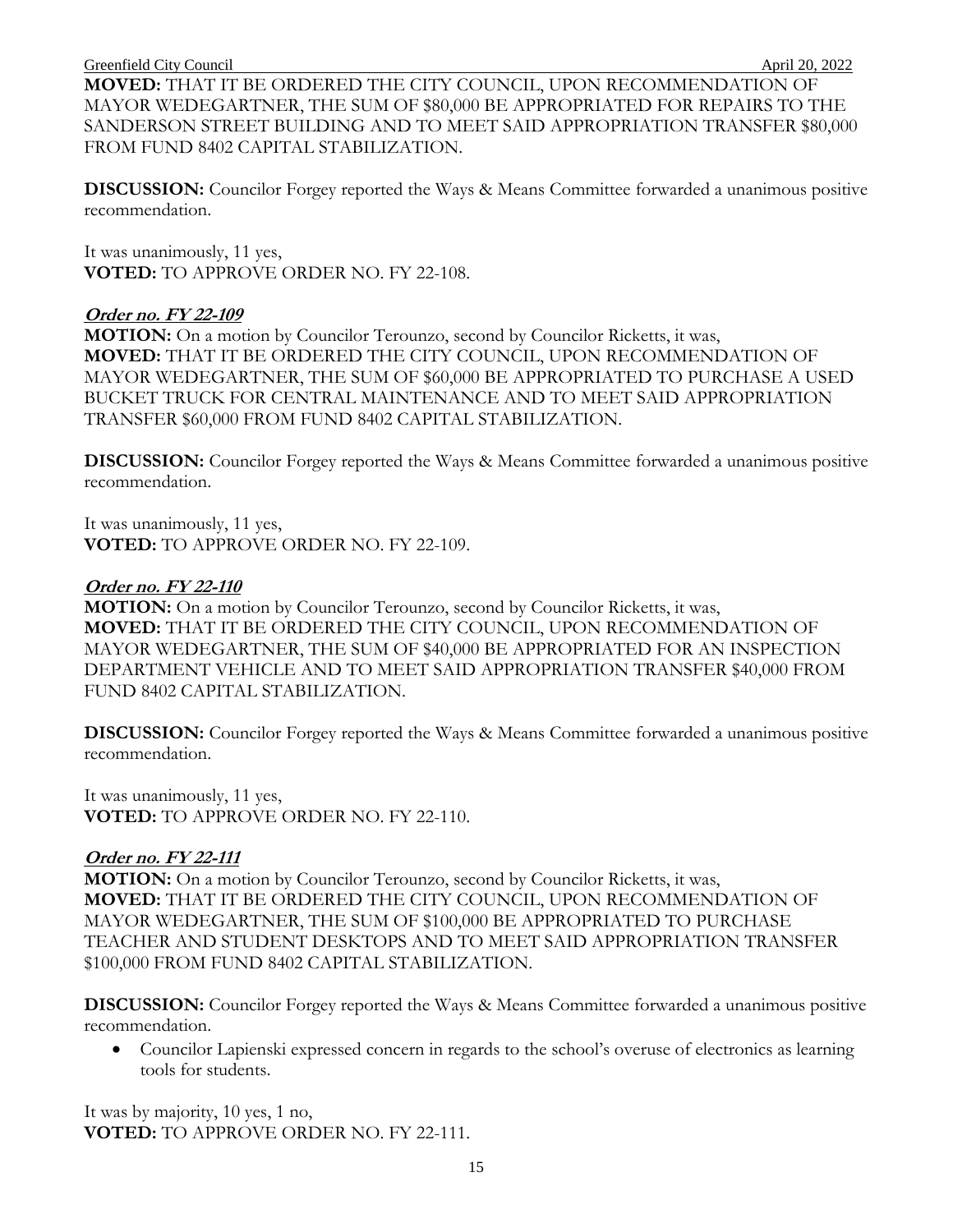# **Order no. FY 22-112**

**MOTION:** On a motion by Councilor Terounzo, second by Councilor Ricketts, it was, **MOVED:** THAT IT BE ORDERED THE CITY COUNCIL, UPON RECOMMENDATION OF MAYOR WEDEGARTNER, THE SUM OF \$75,000 BE APPROPRIATED FOR PAVING AT FEDERAL STREET SCHOOL AND TO MEET SAID APPROPRIATION TRANSFER \$75,000 FROM FUND 8402 CAPITAL STABILIZATION.

**DISCUSSION:** Councilor Forgey reported the Ways & Means Committee forwarded a unanimous positive recommendation.

 Councilor Desorgher expressed concerns to the appropriation request as a higher figure per square foot, for a smaller area than the Legion parking lot, which had a larger area but appropriation request was lower cost.

**MOTION:** On a motion by Councilor Desorgher, second by Councilor Mayo, it was by majority **MOVED:** TO AMEND THE APPROPRIATION BY \$15,000; THEREBY REDUCING THE AMOUNT FROM \$75,000 TO \$60,000.

**DISCUSSION:** It was noted, assessing the cost of a project in terms of square footage was not an accurate determination for cost and materials.

It was by majority, 2 yes, 8 no, 1 abstention, **DEFEATED:** TO AMEND APPROPRIATION.

Order No. FY22-112 as originally submitted was on the floor.

It was by majority, 9 yes, 2 abstentions, **VOTED:** TO APPROVE ORDER NO. FY 22-112.

#### **Order no. FY 22-113**

**MOTION:** On a motion by Councilor Terounzo, second by Councilor Ricketts, it was, **MOVED:** THAT IT BE ORDERED THE CITY COUNCIL, UPON RECOMMENDATION OF MAYOR WEDEGARTNER, THE SUM OF \$100,000 BE APPROPRIATED FOR EQUIPMENT AND RELATED COSTS OF GCET EXTENDING AND ENLARGING ITS MUNICIPAL LIGHT PLANT TELECOMMUNICATIONS SYSTEM AND TO MEET SAID APPROPRIATION, THE TREASURER WITH THE APPROVAL OF THE MAYOR, IS HEREBY AUTHORIZED TO BORROW SAID SUM OF \$100,000, PURSUANT TO MASSACHUSETTS GENERAL LAWS, CHAPTER 44 , SECTION 8 (8) FOR ESTABLISHING, PURCHASING, EXTENDING, OR ENLARGING A MUNICIPALLY OWNED GAS OR ELECTRIC LIGHTING PLANT, COMMUNITY ANTENNA TELEVISION SYSTEM, OR TELECOMMUNICATIONS SYSTEM, 20 YEARS; OR OTHER ENABLING STATUTE, AND THE MAYOR IS HEREBY AUTHORIZED TO APPLY FOR, CONTRACT FOR, ACCEPT AND EXPEND ANY FEDERAL AND/OR STATE GRANTS AVAILABLE FOR THIS PROJECT TO BE USED TO REDUCE THE WITHIN APPROPRIATION, AND FURTHER, THE MAYOR IS AUTHORIZED TO TAKE ANY ACTION NECESSARY TO CARRY OUT THE INTENT AND PURPOSE OF THESE PROJECTS.

**DISCUSSION:** Councilor Forgey reported the Ways & Means Committee forwarded a unanimous negative recommendation. She noted the General Manager of GCET had explained the circumstances in receiving funds, including ARPA funding, from other sources and therefore withdrew the request for appropriation.

It was by unanimously, 11 no,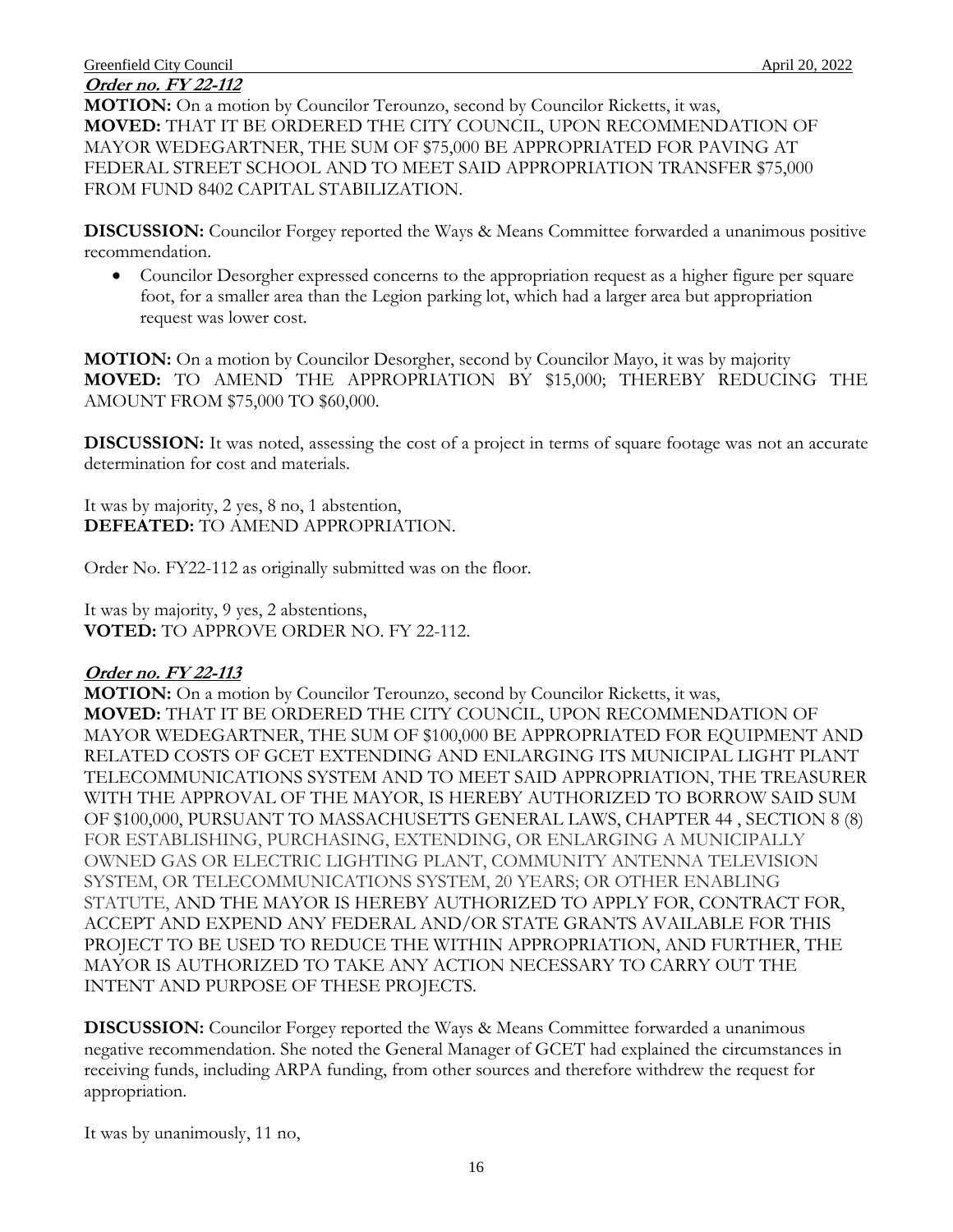#### Greenfield City Council **April 20, 2022 DEFEATED:** TO APPROVE ORDER NO. FY 22-113.

### **Order no. FY 22-114**

**MOTION:** On a motion by Councilor Terounzo, second by Councilor Ricketts, it was, **MOVED:** THAT IT BE ORDERED THE CITY COUNCIL, UPON RECOMMENDATION OF MAYOR WEDEGARTNER, THE SUM OF \$55,000 BE APPROPRIATED FOR A ROADSIDE MOWER (1/3 SHARE) AND TO MEET SAID APPROPRIATION \$55,000 BE TRANSFERRED FROM FY21 SEWER RETAINED EARNINGS.

**DISCUSSION:** Councilor Forgey reported the Ways & Means Committee forwarded a unanimous positive recommendation.

It was by majority, 10 yes 1 no, **VOTED:** TO APPROVE ORDER NO. FY 22-114.

#### **Order no. FY 22-115**

**MOTION:** On a motion by Councilor Terounzo, second by Councilor Ricketts, it was, **MOVED:** THAT IT BE ORDERED THE CITY COUNCIL, UPON RECOMMENDATION OF MAYOR WEDEGARTNER, THE SUM OF \$150,000 BE APPROPRIATED FOR SEWER UPGRADES, REPAIRS AND REPLACEMENT FOR THE WEST STREET REHAB PHASE 2 AND TO MEET SAID APPROPRIATION, THE TREASURER WITH THE APPROVAL OF THE MAYOR, IS HEREBY AUTHORIZED TO BORROW SAID SUM OF \$150,000 PURSUANT TO MASSACHUSETTS GENERAL LAWS, CHAPTER 44 SEC 8 (14), OR ANY OTHER ENABLING STATUTE, AND THE MAYOR IS HEREBY AUTHORIZED TO APPLY FOR, CONTRACT FOR, ACCEPT AND EXPEND ANY FEDERAL AND/OR STATE GRANTS AVAILABLE FOR THIS PROJECT TO BE USED TO REDUCE THE WITHIN APPROPRIATION, AND FURTHER, THE MAYOR IS AUTHORIZED TO TAKE ANY ACTION NECESSARY TO CARRY OUT THE INTENT AND PURPOSE OF THESE PROJECTS.

**DISCUSSION:** Councilor Forgey reported the Ways & Means Committee forwarded a unanimous positive recommendation.

It was by majority, 10 yes, 1 no, **VOTED:** TO APPROVE ORDER NO. FY 22-115.

#### **Order no. FY 22-116**

**MOTION:** On a motion by Councilor Terounzo, second by Councilor Ricketts, it was, **MOVED:** THAT IT BE ORDERED THE CITY COUNCIL, UPON RECOMMENDATION OF MAYOR WEDEGARTNER, THE SUM OF \$90,000 BE APPROPRIATED TO REPLACE TRUCK #15, A FORD F-350, AND TO MEET SAID APPROPRIATION \$90,000 BE TRANSFERRED FROM FY21 SEWER RETAINED EARNINGS.

**DISCUSSION:** Councilor Forgey reported the Ways & Means Committee forwarded a unanimous positive recommendation.

**MOTION:** On a motion by Councilor Lapienski, no second, it was, **FAILED FOR LACK OF A SECOND:** TO AMEND TITLE OF ORDER NO. FY22-116 TO READ "AN ORDER REPLACE DPW TRUCK #15, FORD F-350."

It was unanimously, 11 yes, **VOTED:** TO APPROVE ORDER NO. FY 22-116.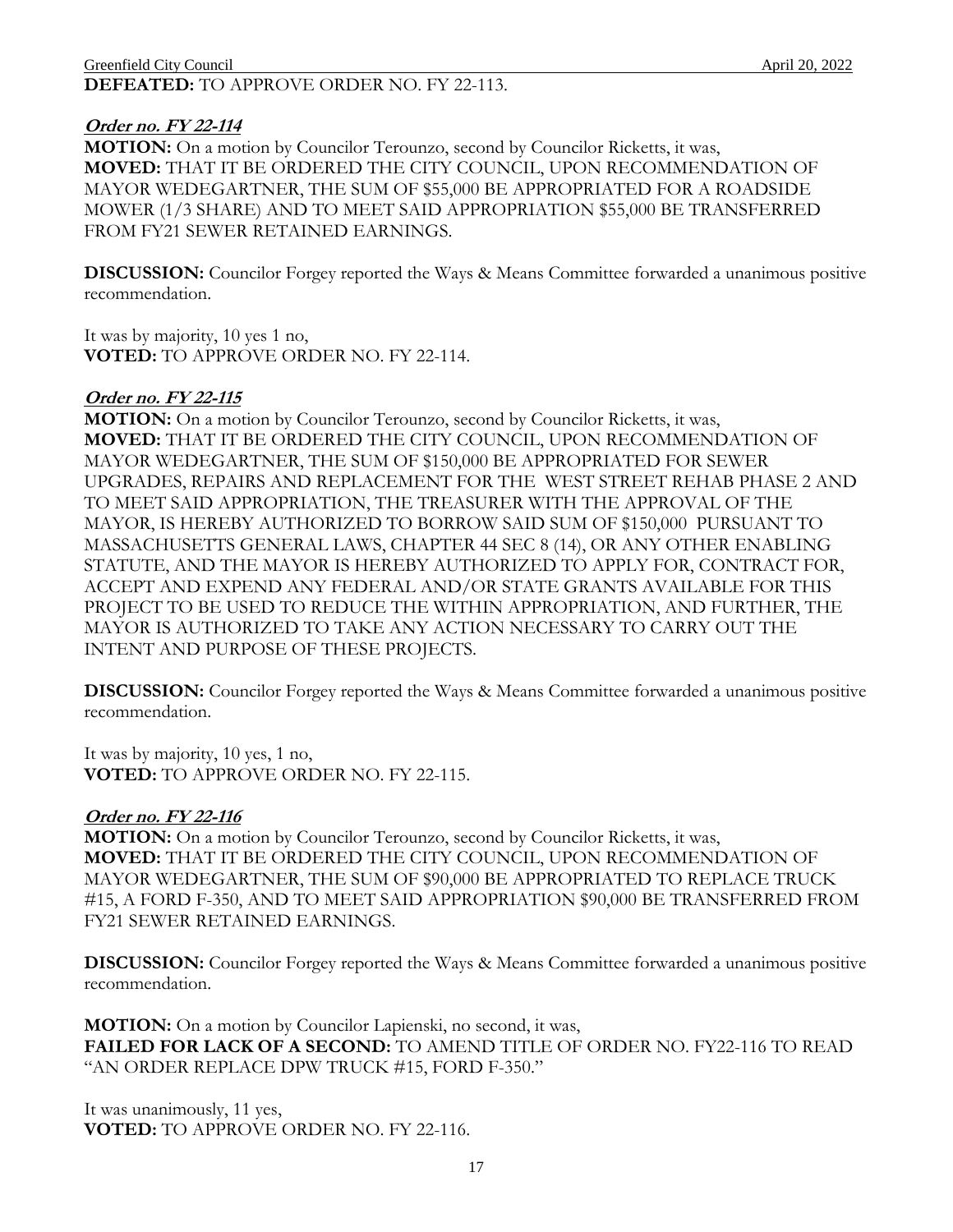# **Order no. FY 22-117**

**MOTION:** On a motion by Councilor Terounzo, second by Councilor Ricketts, it was, **MOVED:** THAT IT BE ORDERED THE CITY COUNCIL, UPON RECOMMENDATION OF MAYOR WEDEGARTNER, THE SUM OF \$500,000 BE APPROPRIATED FOR SEWER INFLOW AND INFILTRATION REPAIRS AND REPLACEMENT IDENTIFIED IN THE WRIGHT-PIERCE SEWER SYSTEM EVALUATION SURVEY (SSES) AND TO MEET SAID APPROPRIATION, THE TREASURER WITH THE APPROVAL OF THE MAYOR, IS HEREBY AUTHORIZED TO BORROW SAID SUM OF \$500,000, PURSUANT TO MASSACHUSETTS GENERAL LAWS, CHAPTER 44 SECTION 8 ,OR ANY OTHER ENABLING STATUTE, AND THE MAYOR IS HEREBY AUTHORIZED TO APPLY FOR, CONTRACT FOR, ACCEPT AND EXPEND ANY FEDERAL AND/OR STATE GRANTS AVAILABLE FOR THIS PROJECT TO BE USED TO REDUCE THE WITHIN APPROPRIATION, AND FURTHER, THE MAYOR IS AUTHORIZED TO TAKE ANY ACTION NECESSARY TO CARRY OUT THE INTENT AND PURPOSE OF THESE PROJECTS.

**DISCUSSION:** Councilor Forgey reported the Ways & Means Committee forwarded a unanimous positive recommendation.

It was by majority, 10 yes, 1 no, **VOTED:** TO APPROVE ORDER NO. FY 22-117.

## **Order no. FY 22-118**

**MOTION:** On a motion by Councilor Terounzo, second by Councilor Ricketts, it was, **MOVED:** THAT IT BE ORDERED THE CITY COUNCIL, UPON RECOMMENDATION OF MAYOR WEDEGARTNER, THE SUM OF \$100,000 BE APPROPRIATED FOR WATER MAIN REPLACEMENT AND TO MEET SAID APPROPRIATION \$100,000 BE TRANSFERRED FROM FY21 WATER RETAINED EARNINGS.

**DISCUSSION:** Councilor Forgey reported the Ways & Means Committee forwarded a unanimous positive recommendation.

It was by unanimously, 11 yes, **VOTED:** TO APPROVE ORDER NO. FY 22-118.

## **Order no. FY 22-119**

**MOTION:** On a motion by Councilor Terounzo, second by Councilor Ricketts, it was, **MOVED:** THAT IT BE ORDERED THE CITY COUNCIL, UPON RECOMMENDATION OF MAYOR WEDEGARTNER, THE SUM OF \$125,000 BE APPROPRIATED TO REPLACE THE MILLBROOK WELLFIELDS PH SYSTEM AND TO MEET SAID APPROPRIATION, THE TREASURER WITH THE APPROVAL OF THE MAYOR, IS HEREBY AUTHORIZED TO BORROW SAID SUM OF \$125,000 PURSUANT TO MASSACHUSETTS GENERAL LAWS, CHAPTER 44,OR ANY OTHER ENABLING STATUTE, AND THE MAYOR IS HEREBY AUTHORIZED TO APPLY FOR, CONTRACT FOR, ACCEPT AND EXPEND ANY FEDERAL AND/OR STATE GRANTS AVAILABLE FOR THIS PROJECT TO BE USED TO REDUCE THE WITHIN APPROPRIATION, AND FURTHER, THE MAYOR IS AUTHORIZED TO TAKE ANY ACTION NECESSARY TO CARRY OUT THE INTENT AND PURPOSE OF THESE PROJECTS.

**DISCUSSION:** Councilor Forgey reported the Ways & Means Committee forwarded a unanimous positive recommendation.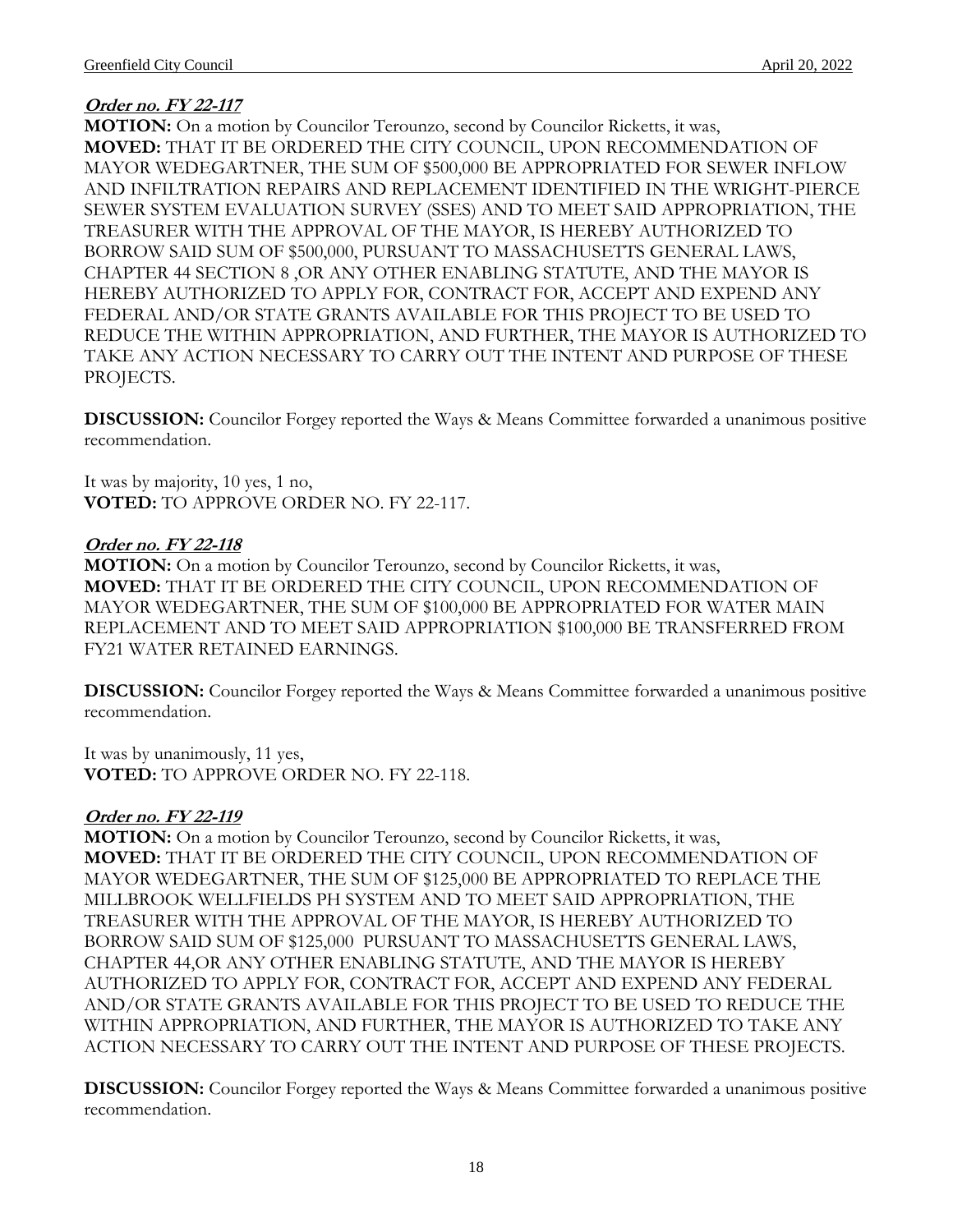It was by majority, 10 yes, 1 no, **VOTED:** TO APPROVE ORDER NO. FY 22-119.

## **Order no. FY 22-120**

**MOTION:** On a motion by Councilor Terounzo, second by Councilor Ricketts, it was, **MOVED:** THAT IT BE ORDERED THE CITY COUNCIL, UPON RECOMMENDATION OF MAYOR WEDEGARTNER, THE SUM OF \$175,000 BE APPROPRIATED TO REPLACE THE OAK HILL ACUATOR AND CONTROLS AND TO MEET SAID APPROPRIATION, THE TREASURER WITH THE APPROVAL OF THE MAYOR, IS HEREBY AUTHORIZED TO BORROW SAID SUM OF \$175,000 PURSUANT TO MASSACHUSETTS GENERAL LAWS, CHAPTER 44,OR ANY OTHER ENABLING STATUTE, AND THE MAYOR IS HEREBY AUTHORIZED TO APPLY FOR, CONTRACT FOR, ACCEPT AND EXPEND ANY FEDERAL AND/OR STATE GRANTS AVAILABLE FOR THIS PROJECT TO BE USED TO REDUCE THE WITHIN APPROPRIATION, AND FURTHER, THE MAYOR IS AUTHORIZED TO TAKE ANY ACTION NECESSARY TO CARRY OUT THE INTENT AND PURPOSE OF THESE PROJECTS.

**DISCUSSION:** Councilor Forgey reported the Ways & Means Committee forwarded a unanimous positive recommendation.

It was by majority, 10 yes, 1 no, **VOTED:** TO APPROVE ORDER NO. FY 22-120.

## **Order no. FY 22-121**

**MOTION:** On a motion by Councilor Terounzo, second by Councilor Ricketts, it was, **MOVED:** THAT IT BE ORDERED THE CITY COUNCIL, UPON RECOMMENDATION OF MAYOR WEDEGARTNER, THE SUM OF \$105,000 BE APPROPRIATED TO REPLACE ROCKY MOUNTAIN TANK VALVES AND TO MEET SAID APPROPRIATION, THE TREASURER WITH THE APPROVAL OF THE MAYOR, IS HEREBY AUTHORIZED TO BORROW SAID SUM OF \$105,000 PURSUANT TO MASSACHUSETTS GENERAL LAWS, CHAPTER 44,OR ANY OTHER ENABLING STATUTE, AND THE MAYOR IS HEREBY AUTHORIZED TO APPLY FOR, CONTRACT FOR, ACCEPT AND EXPEND ANY FEDERAL AND/OR STATE GRANTS AVAILABLE FOR THIS PROJECT TO BE USED TO REDUCE THE WITHIN APPROPRIATION, AND FURTHER, THE MAYOR IS AUTHORIZED TO TAKE ANY ACTION NECESSARY TO CARRY OUT THE INTENT AND PURPOSE OF THESE PROJECTS.

**DISCUSSION:** Councilor Forgey reported the Ways & Means Committee forwarded a unanimous positive recommendation.

It was by majority, 10 yes, 1 no, **VOTED:** TO APPROVE ORDER NO. FY 22-121.

## **Order no. FY 22-122**

**MOTION:** On a motion by Councilor Terounzo, second by Councilor Ricketts, it was, **MOVED:** THAT IT BE ORDERED THE CITY COUNCIL, UPON RECOMMENDATION OF MAYOR WEDEGARTNER, THE SUM OF \$100,000 BE APPROPRIATED FOR PHASE II OF THE WEST STREET REHAB PROJECT AND TO MEET SAID APPROPRIATION \$100,000 BE TRANSFERRED FROM FY21 WATER RETAINED EARNINGS.

**DISCUSSION:** Councilor Forgey reported the Ways & Means Committee forwarded a unanimous positive recommendation.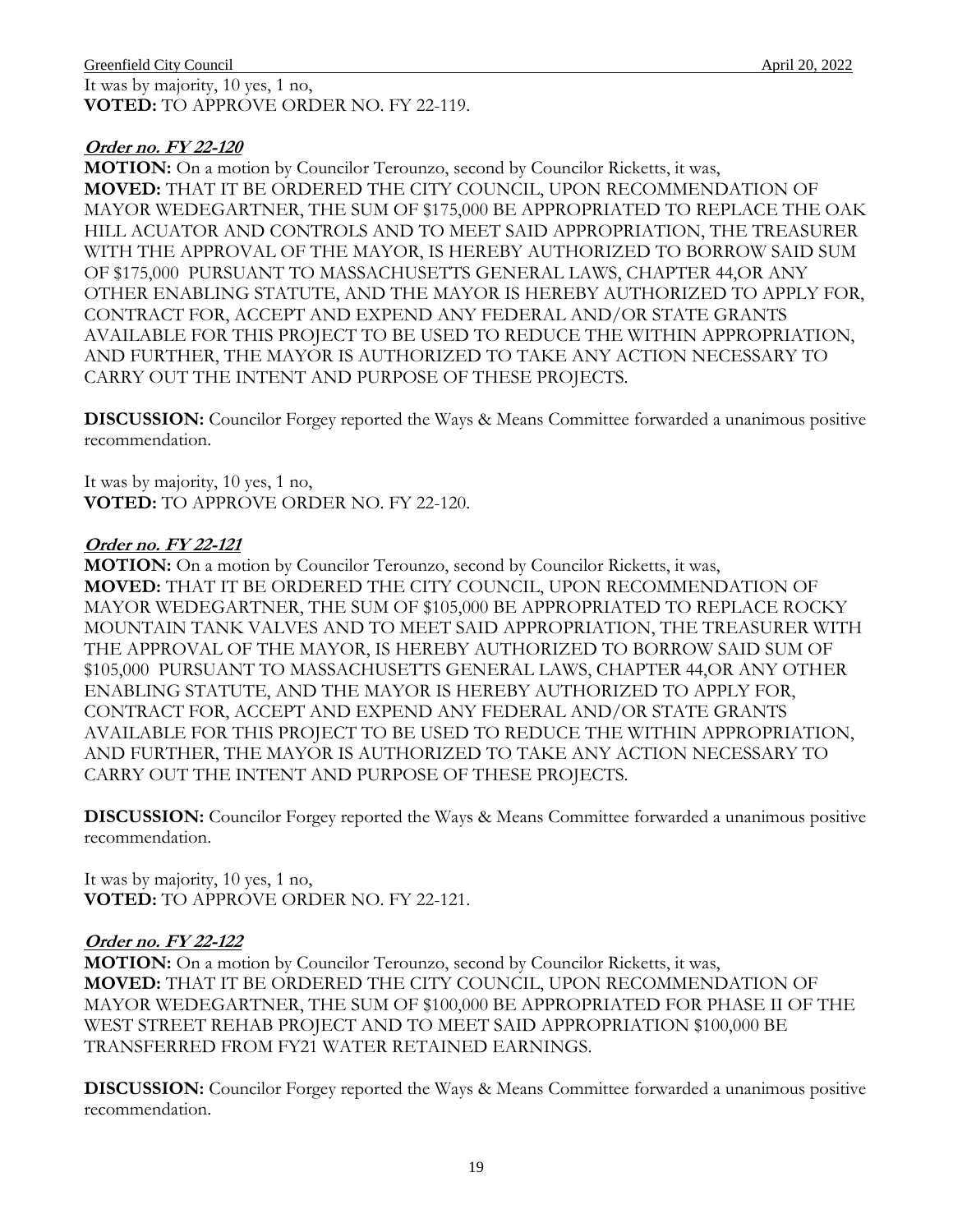It was by unanimously, 11 yes, **VOTED:** TO APPROVE ORDER NO. FY 22-122.

## **Order no. FY 22-123**

**MOTION:** On a motion by Councilor Terounzo, second by Councilor Ricketts, it was, **MOVED:** THAT IT BE ORDERED THE CITY COUNCIL, UPON RECOMMENDATION OF MAYOR WEDEGARTNER, THE SUM OF \$55,000 BE APPROPRIATED FOR A ROADSIDE MOWER (1/3 SHARE) AND TO MEET SAID APPROPRIATION \$55,000 BE TRANSFERRED FROM FY21 WATER RETAINED EARNINGS.

**DISCUSSION:** Councilor Forgey reported the Ways & Means Committee forwarded a unanimous positive recommendation.

It was by majority, 10 yes, 1 no, **VOTED:** TO APPROVE ORDER NO. FY 22-123.

## **PRESENTATION OF PETITIONS AND SIMILAR PAPERS** None.

#### **REPORTS OF COMMITTEES** – None.

#### **UNFINISHED BUSINESS:** None.

#### **OLD BUSINESS:** None.

**NEW BUSINESS:** President Gilmour thanked Councilor Jarvis for his service as Precinct 1 Councilor. The discussion to fill Councilor Jarvis' seat once his resignation becomes effective on May 31, 2022 would occur at the May Committee Chairs meeting.

• Councilor Forgey held the following first reading:

## **City Council – First Reading- April 20, 2022**

- > Increase the FY22 Ambulance Revolving Spending Limit.
- Appropriate \$50,000 from Free Cash to Compensated Absences Fund 8450.
- FY2023 Operating Budget
	- o Appropriate \$58,329,672 for FY2023 General Fund Budget
	- o Appropriate \$100,000 from Fund 8406 OPEB Stabilization to reduce FY2023 General Fund Operating Budget Raise and Amount from \$58,029,672 to \$57,929,672.
	- o Establish Spending Limit on Revolving Funds not to exceed \$680,557
	- o Appropriate \$1,666,258 FY2023 Water Enterprise Fund
	- o Appropriate \$2,565,093 FY2023 Sewer Enterprise Fund
	- o Appropriate \$2,042,234 FY2023 GCET Enterprise Fund
- President Gilmour held the following Notice of Zoning Amendment Proposals:

#### Notice of Zoning Amendment proposals – April 20, 2022

The following zoning amendment proposal(s) have been submitted to the Greenfield City Council for consideration:

> $\triangleright$  Petition to request that a zoning change be initiated which would provide margins of protection for established neighborhoods in regards to the setback, placement and tier size allowed for marijuana/cannabis cultivation facilities and proposal of limitations be put on zoning laws for established medium to high density neighborhoods.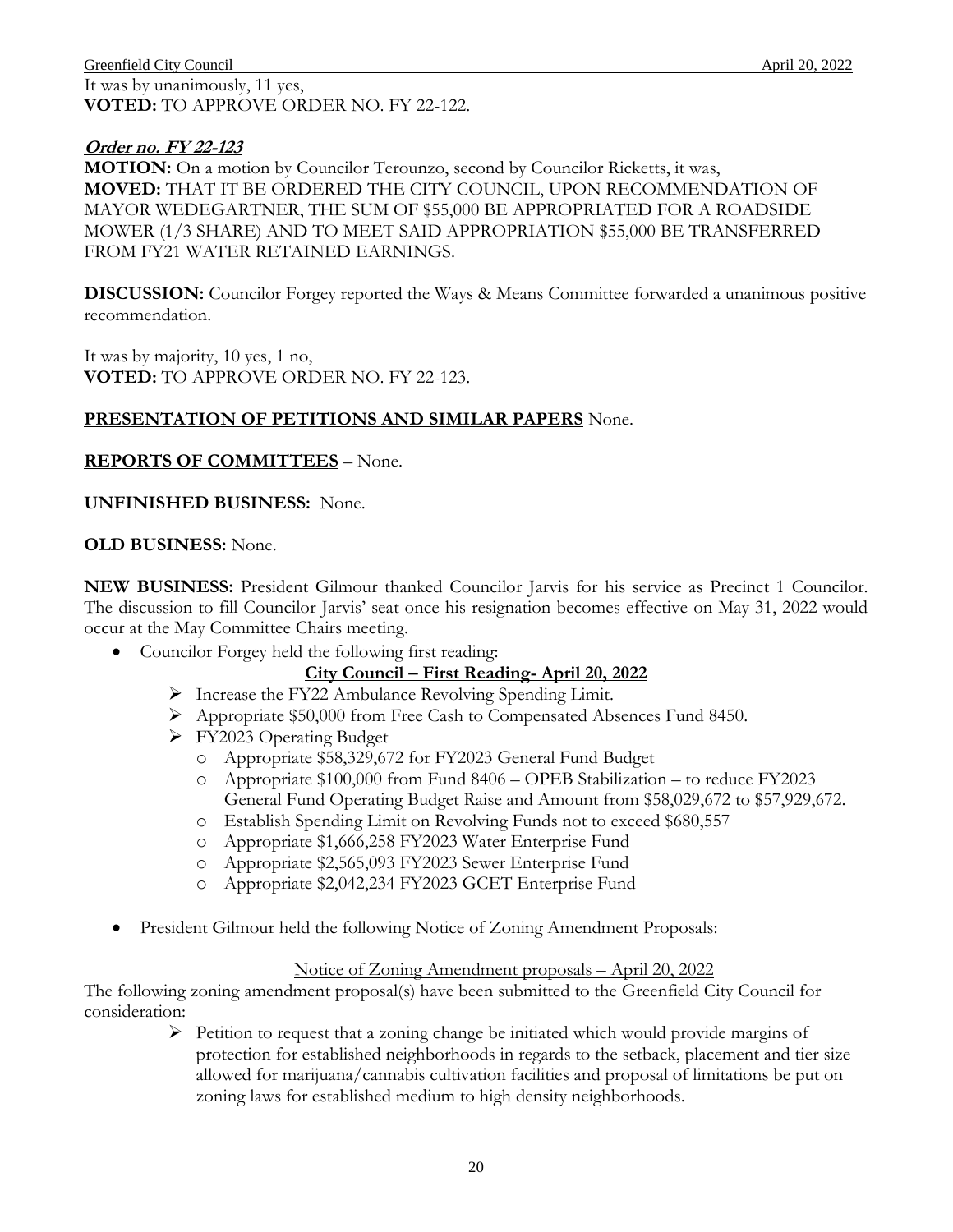**MOTIONS FOR RECONSIDERATION:** President Gilmour and Councilor Jarvis, without objection, moved to reconsider the vote on Order No. FY22-098 and returned order to the floor for further consideration.

**DISCUSSION:** Consideration must be made towards the employees who need to work in the police station and provide a comfortable and safe working environment.

**MOTION:** On a motion by Councilor Bullock, second by Councilor Elmer, it was, **MOVED:** TO AMEND THE REQUESTED APPROPRIATION FROM \$1,165,000 TO \$906,000.

**DISCUSSION:** Councilors encouraged the Police Department to prioritize this appropriation and use them to improve the working conditions for their employees.

It was by roll call 9 yes, 2 no, **VOTED:** TO APPROVE AMENDMENT.

Order No. FY22-098, as amended, was on the floor: THE SUM OF \$1,165,000 **\$906,000** BE APPROPRIATED FOR UPGRADES TO THE POLICE STATION AND TO MEET SAID APPROPRIATION, TRANSFER \$56,000 FROM FUND 8402 CAPITAL STABILIZATION AND THE TREASURER, WITH THE APPROVAL OF THE MAYOR, IS HEREBY AUTHORIZED TO BORROW SAID SUM OF \$1,109,000 **\$850,000** PURSUANT TO MASSACHUSETTS GENERAL LAWS, CHAPTER 44, OR ANY OTHER ENABLING STATUTE, AND THE MAYOR IS HEREBY AUTHORIZED TO APPLY FOR, CONTRACT FOR, ACCEPT AND EXPEND ANY FEDERAL AND/OR STATE GRANTS AVAILABLE FOR THIS PROJECT TO BE USED TO REDUCE THE WITHIN APPROPRIATION, AND FURTHER, THE MAYOR IS AUTHORIZED TO TAKE ANY ACTION NECESSARY TO CARRY OUT THE INTENT AND PURPOSE OF THESE PROJECTS.

It was by roll call 9 yes, 2 no, **VOTED:** TO APPROVE ORDER NO. FY22-098 AS AMENDED.

**ADJOURNMENT:** On a motion by Councilor Elmer, second by Councilor Guin, it was unanimously, **VOTED:** TO ADJOURN THE MEETING AT 12:15 A.M.

A true copy,

Attest: Kathryn J. Scott, City Clerk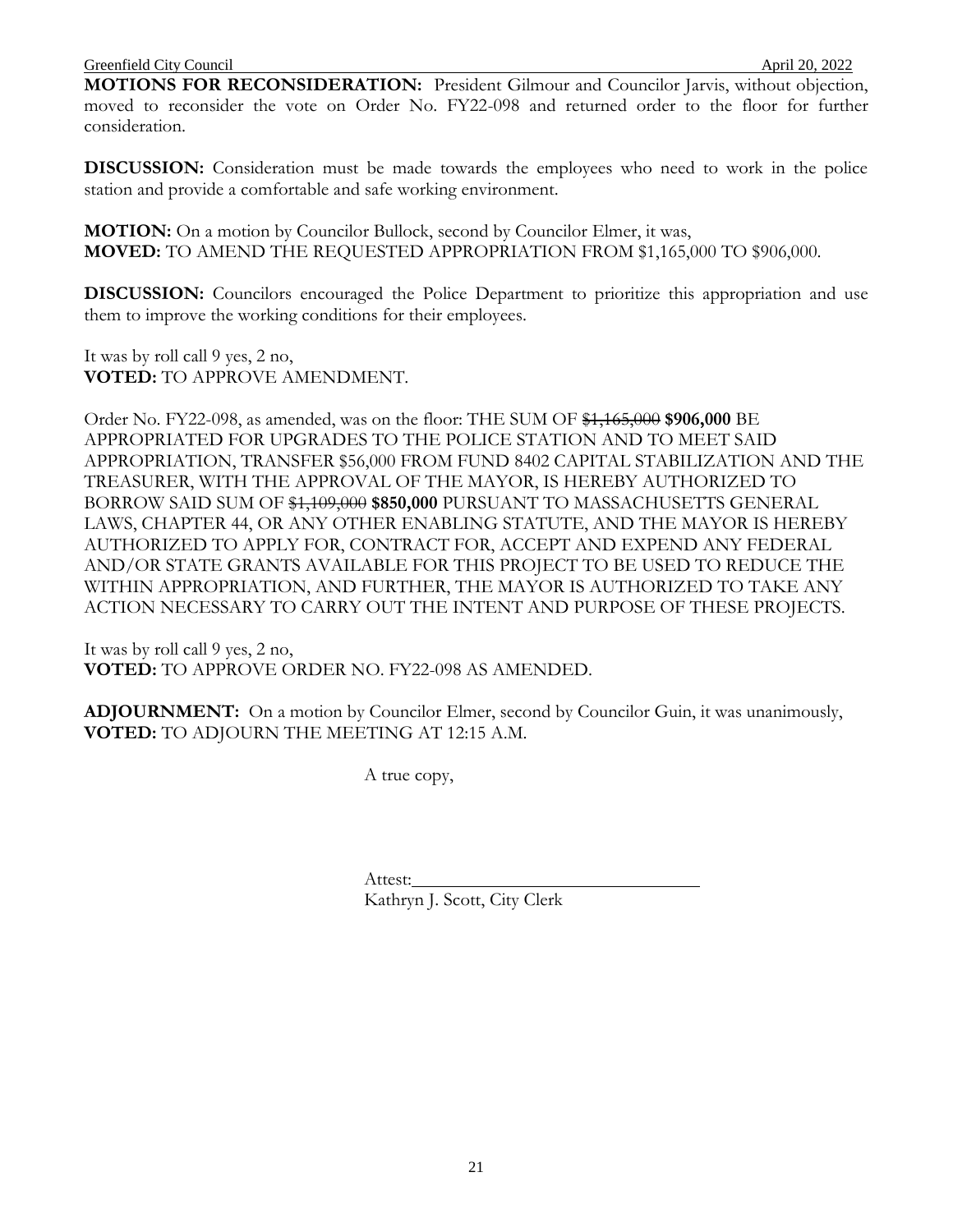# GREENFIELD CITY COUNCIL MEMBERS

# John Zon Community Center Regular Meeting April 20, 2022

| Vote on Order No. FY22-098 – Police Station Upgrades |  |
|------------------------------------------------------|--|
|------------------------------------------------------|--|

|                           |            |                    |                           |                                  |                             |                       |                                   |                              | Reconsideration    |                        |  |  |
|---------------------------|------------|--------------------|---------------------------|----------------------------------|-----------------------------|-----------------------|-----------------------------------|------------------------------|--------------------|------------------------|--|--|
|                           | Attendance | \$906,000<br>Amend | Reduce Appr<br>by \$3,900 | Reduce Appr<br>եր \$490,000<br>Խ | Reduce Appr<br>by \$190,000 | Question<br>Call the  | Appr by<br>$$1,060,000$<br>Reduce | \$1,165,000<br>Amended       | \$906,000<br>Amend | FY22-098 as<br>Amended |  |  |
| Jarvis, Edward<br>1.      | Y          | N                  | Y                         | Y                                | Y                           | Y                     | N                                 | Y                            | Y                  | Y                      |  |  |
| Guin, Daniel<br>2.        | Y          | $\mathbf N$        | Y                         | Y                                | Y                           | Y                     | N                                 | Y                            | Y                  | Y                      |  |  |
| Desorgher, Virginia<br>3. | Y          | Y                  | Y                         | Y                                | Y                           | Y                     | N                                 | Y                            | Y                  | Y                      |  |  |
| Bottomley, John<br>4.     | Y          | Y                  | $\mathbf Y$               | N                                | Y                           | Y                     | ${\bf N}$                         | Abs                          | Y                  | Y                      |  |  |
| Bullock, Marianne<br>5.   | Y          | Y                  | Y                         | ${\bf N}$                        | Y                           | Y                     | ${\bf N}$                         | $\mathbf N$                  | Y                  | Y                      |  |  |
| Gilmour, Sheila<br>6.     | Y          | $---$              | $---$                     | $---$                            | ---                         | ---                   | $---$                             | N                            | $---$              | ---                    |  |  |
| 7.<br>Lapienski, Jasper   | Y          | N                  | Y                         | N                                | N                           | Y                     | Y                                 | N                            | N                  | N                      |  |  |
| Mayo, Douglas<br>8.       | Y          | $\mathbf N$        | Y                         | N                                | N                           | Y                     | Y                                 | N                            | Y                  | N                      |  |  |
| Helie, Derek<br>9.        | N          | $---$              | $---$                     | $---$                            | ---                         | ---                   | ---                               | $---$                        | ---                | ---                    |  |  |
| 10. Elmer, Philip         | Y          | N                  | Y                         | Y                                | Y                           | Y                     | N                                 | Y                            | Y                  | Y                      |  |  |
| 11. Forgey, Christine     | Y          | N                  | Y                         | Y                                | Y                           | Y                     | N                                 | Y                            | Y                  | Y                      |  |  |
| 12. Ricketts, Penny       | Y          | N                  | Y                         | Y                                | Y                           | Y                     | N                                 | Y                            | Y                  | Y                      |  |  |
| 13. Terounzo, Michael     | Y          | $\mathbf N$        | Y                         | Y                                | Y                           | Y                     | N                                 | Y                            | N                  | Y                      |  |  |
|                           |            | 3 y<br>8n          | 11y<br>0 <sub>n</sub>     | 7y<br>4n                         | 9y<br>2n                    | 11y<br>0 <sub>n</sub> | 2 y<br>9n                         | 7y<br>4n<br>$\overline{A}$ 1 | 9y<br>2n           | 9y<br>2n               |  |  |

1 ab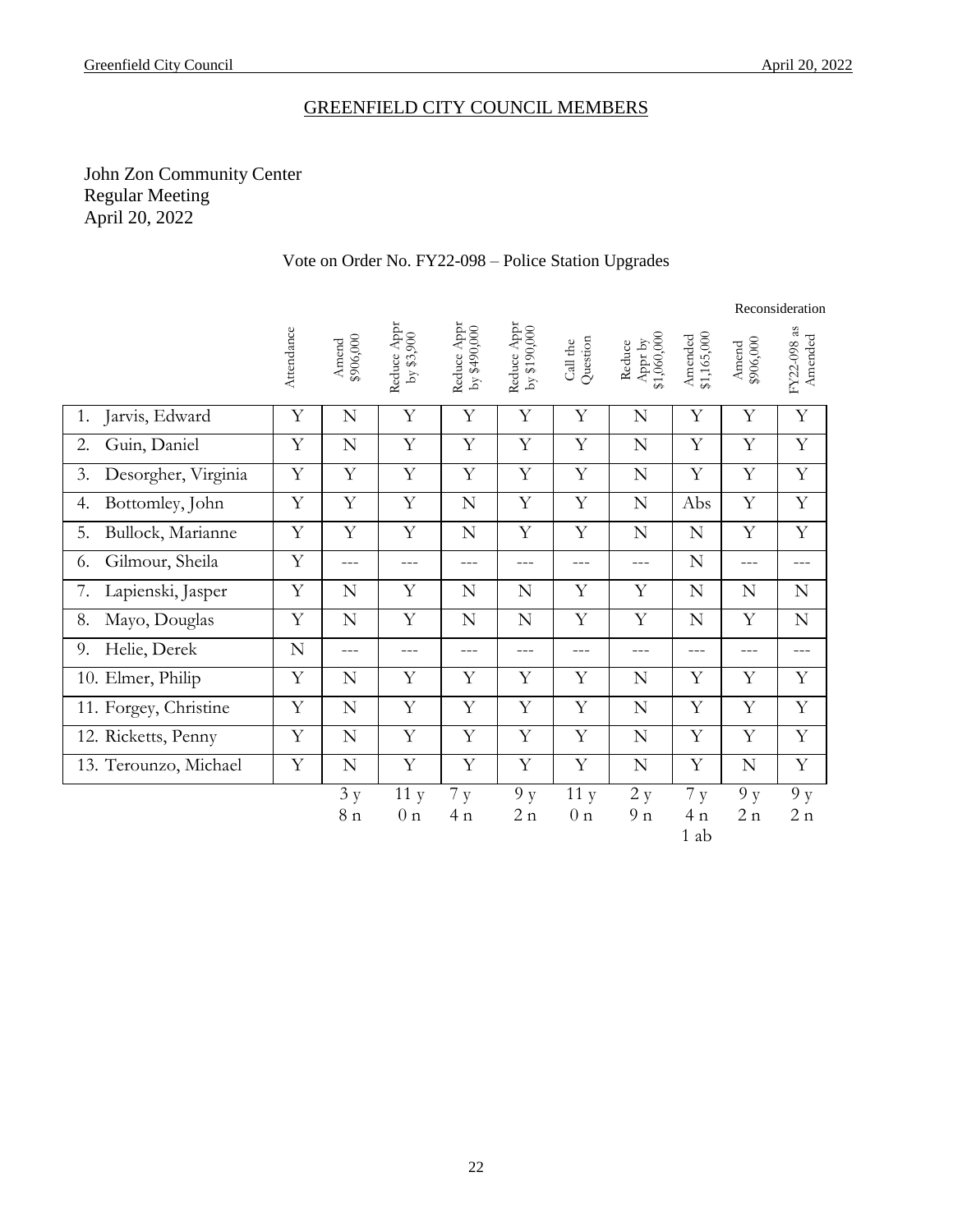

**City Hall 14 Court Square Greenfield, MA 01301 Phone 413-772-1560 ● Fax 413-772-1519 mayor@greenfield-ma.gov www.greenfield-ma.gov**

# **City of GREENFIELD, MASSACHUSETTS OFFICE OF THE MAYOR**

# **City Council Monthly Update Memo**

**To:** President Sheila Gilmour, Vice-President Dan Guin **CC:** City Councilors, Clerk Kathy Scott, Council Clerk Tammy Marciel **From:** Mayor Roxann Wedegartner **RE:** April Monthly Update

Greetings Councilors,

In an effort to shorten Mayor's remarks at the City Council meeting, I offer you this brief update on what notable things have transpired in the Mayor's Office this month.

Chief Assessor Hiring: I am delighted to report to you that we have hired Randall Austin, a very experienced municipal Chief Assessor. Randall will be leaving his position as Chief Assessor in the City of Easthampton to join us here in Greenfield. He will start work on Monday, April 25<sup>th</sup>. I hope to be able to introduce you to him at the May City Council meeting.

Finance Director Hiring: We are currently in negotiation with a candidate for Finance Director who also has considerable municipal finance experience in area Western Massachusetts towns. We hope to be able to announce her hiring soon.

Grant Opportunities: Chief of Staff Dani Letourneau very recently attended a phone call for city and town officials with Senator Elizabeth Warren, who wanted to alert us to the pending opportunities for Congressionally Directed Spending grants otherwise known as Federal earmarks. Senator Warren was very encouraging about many of the options available, some of do not apply to us. The turnaround for the grant applications is very quick; they are due on Friday, April 15 by 6 PM. This Friday! We will be seeking one that will assist in providing additional funding for the new fire station. Athena is working fast and furiously with Chief Robert Strahan and Lieutenant William Kimball to finalize the grant application that potentially will assist in Fire Station funding. I do not yet have all the details to share with you, but I will when I have them. Senator Warren told us to also submit to Senator Markey's office as they work together closely on these types of funding requests. So cross your fingers.

I am also including Health Director Hoffman's monthly report to the Mayor below.

# April 12, 2022

Dear Madame Mayor - The Health Department has been busier than ever. Multiple grant submittals, managing grant accounts, organizing the department (scanning documents in Municity and updating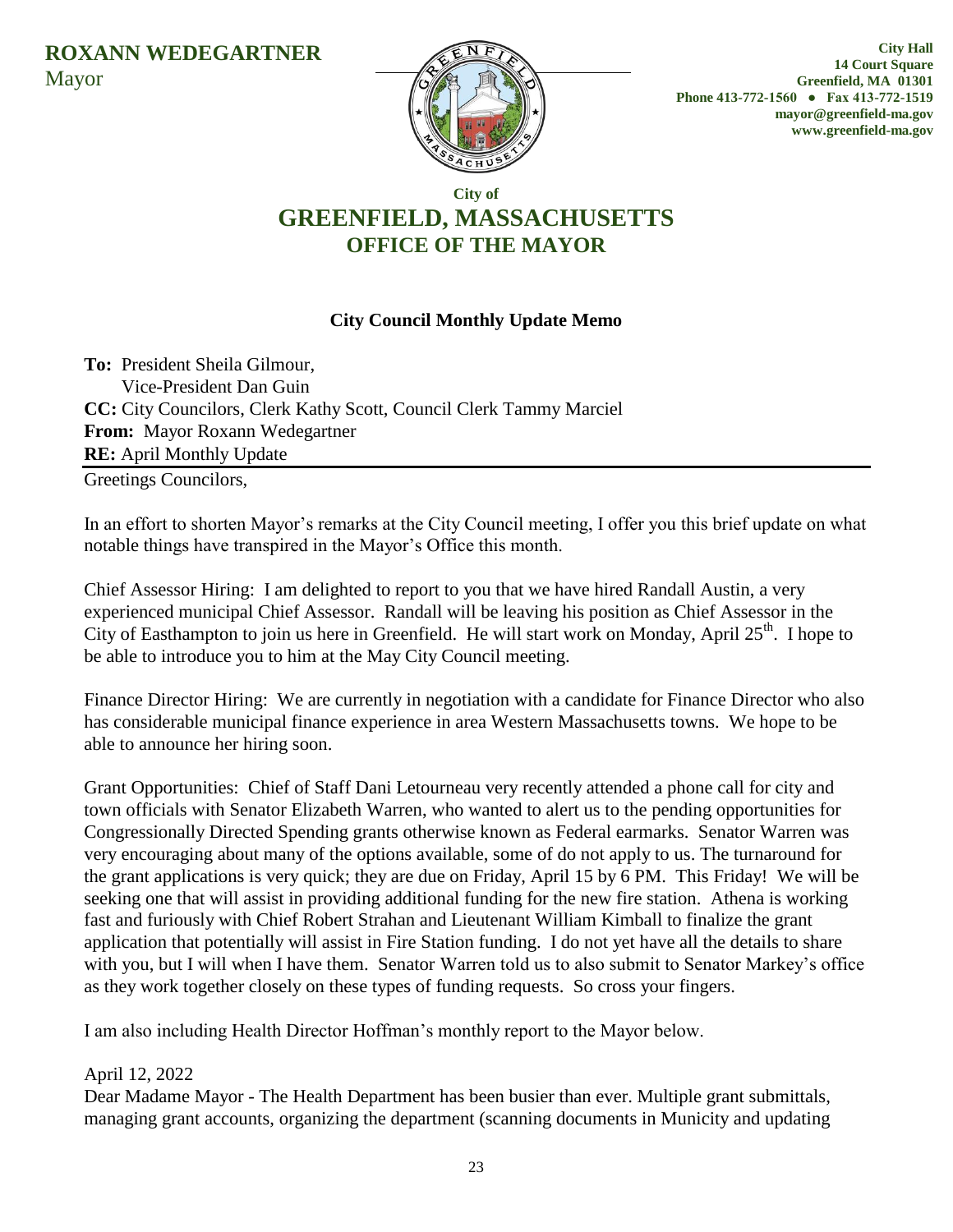inspection lists), managing complaints, preparing for receivership, processing different permits as well as daily disease surveillance (HVAI, syphilis, COVID). See the following for an overview.

GRANTS 1. Public Health Excellence Grant Program for Shared Services – up to \$300,000/yr for 9 years. Will be collaborating with Montague, Deerfield, Sunderland, Leveret and Shutesbury. The grant is to ensure: a comprehensive and equitable set of PH services/sustainable business model and to support cross-jurisdictional sharing arrangements. Can be used for: New PH software, tablets, positions that are NOT currently budgeted within the jurisdiction and academic (to name a few)

2. Intermunicipal COVID-19 Contact Tracing Grant - \$125,000/yr for two years (possible 3rd) a. Meet bi-weekly with municipal leadership to discuss concerns and goals b. Two nurses: Robin Neipp assists Montague and Maryellen Sloan assists Sunderland and Deerfield. c. In the process of hiring a part-time epidemiologist – Jack Sullivan. d. The nurses are allowed to work on public health initiatives that the local jurisdiction and Greenfield feel are appropriate. However, COVID will always have precedent on the grant over the projects.

Megan: Working on new-mother baby group, menstruation equality, vaping education.

Robin: Safe gun storage.

Maryellen: Transportation concerns and educating elderly on what is a medical emergency vs. nonemergency care.

3. Purple Air Sensor Grant PA-II =  $$249$  a sensor: (\$2,490) a. Currently being calibrated in Springfield with the Public Health Institute of Western Massachusetts. Once they are completed programming, they will be sent back for installation. b. Given 10 air sensors. Working with the

DPW and IT for areas to place the sensors. 4. Better Together Grant - Did not get awarded.

Report from 3/7/2022 to 4/11/2022

Complaints: 65 Majority are housing/health department complaints. Ranging from trash to building concerns

Inspections: 78 total 38 housing 6 Barn Inspections (barn inspections are completed for 2021) 13 Title 5/Septic 12 second visit 4 Restaurant 5 Temporary Food Inspection by staff: Jennifer: 19 Nicole: 29 Ruben: 30 Fees Collected: This period: \$3,330 YTD Permits Total: \$30,730 Permits Issued: 14 (wells, septic, tobacco, retail food, mobile food, disposal works, charitable food pantry)

Respectfully submitted, Mayor Roxann Wedegartner